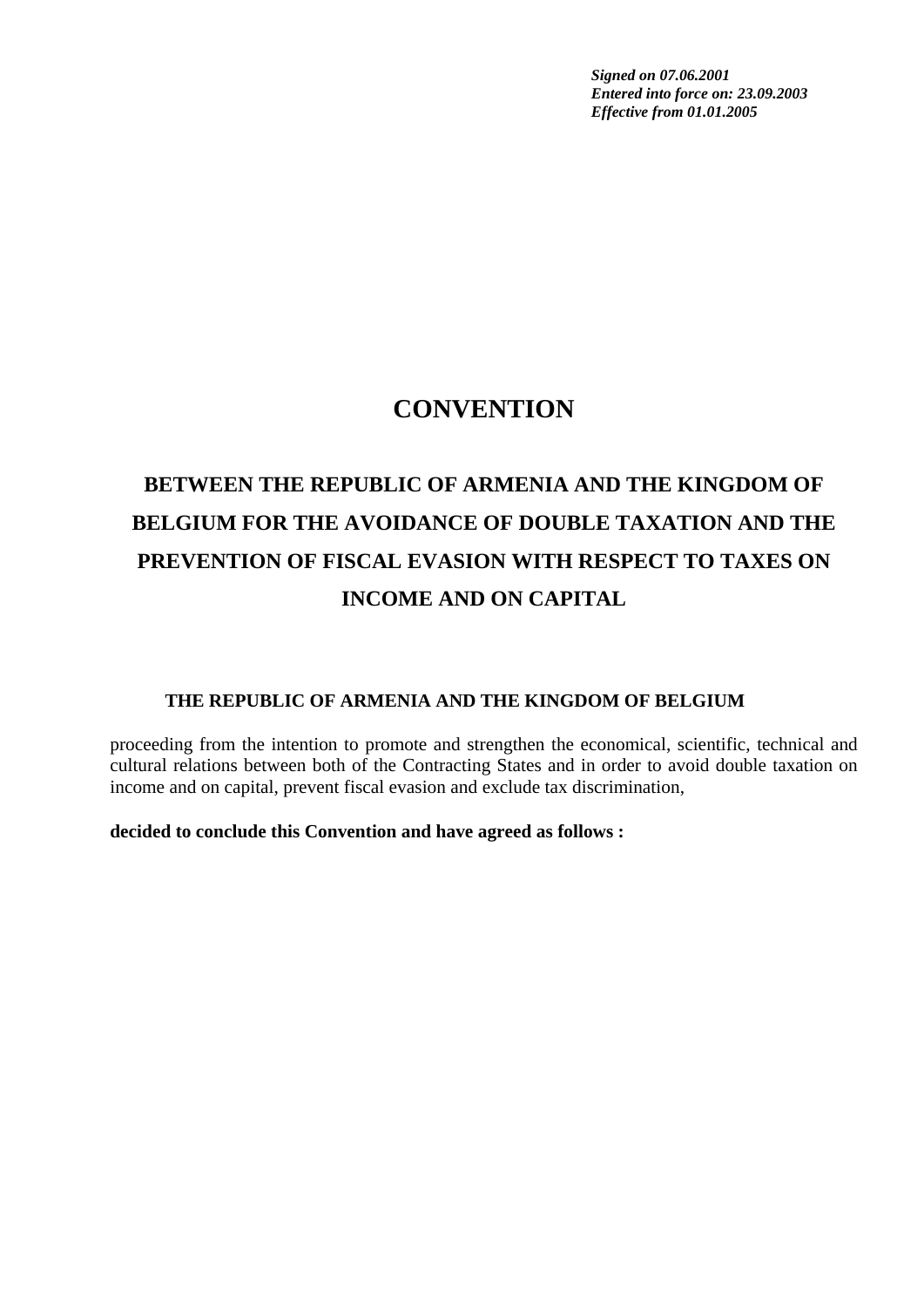#### **CHAPTER I SCOPE OF THE CONVENTION**

#### **Article 1 PERSONAL SCOPE**

This Convention shall apply to persons who are residents of one or both of the Contracting States.

### **Article 2 TAXES COVERED**

1. This Convention shall apply to taxes on income and on capital imposed on behalf of a Contracting State or of its political or administrative-territorial subdivisions or local authorities, irrespective of the manner in which they are levied.

2. There shall be regarded as taxes on income and on capital all taxes imposed on total income, on total capital, or on elements of income or of capital, including taxes on gains from the alienation of movable or immovable property, taxes on the total amounts of wages or salaries paid by enterprises, as well as taxes on capital appreciation.

3. The existing taxes to which the Convention shall apply are in particular :

a) in the case of Armenia :

- (i) the profit tax ;
- (ii) the income tax ;
- (iii) the property tax ;
- (iv) the land tax ;

(hereinafter referred to as "Armenian tax") ;

#### b) in the case of Belgium :

- (i) the individual income tax ;
- (ii) the corporate income tax ;
- (iii) the income tax on legal entities ;
- (iv) the income tax on non-residents ;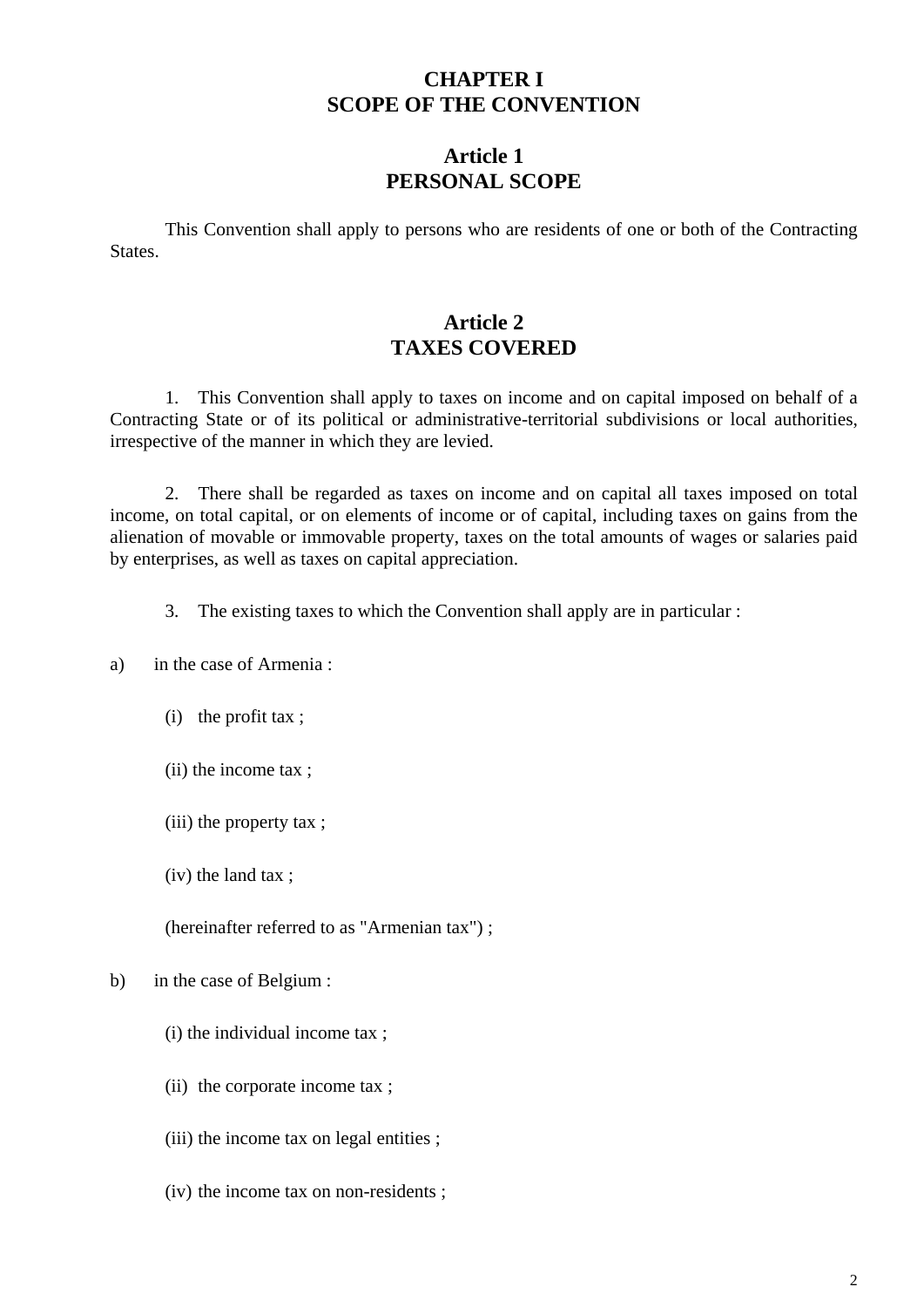(v) the supplementary crisis contribution, including the prepayments, the surcharges on these taxes and prepayments, and the supplements to the individual income tax,

(hereinafter referred to as "Belgian tax" ).

4. The Convention shall apply also to any substantially similar taxes classified in accordance with definition of paragraph 1 of this Article which are imposed after the date of signature of the Convention in addition to, or in place of, the existing taxes. The competent authorities of the Contracting States shall notify each other within a reasonable period of any significant changes which have been made in their respective taxation laws.

#### **CHAPTER II DEFINITIONS**

#### **Article 3 GENERAL DEFINITIONS**

1. For the purposes of this Convention, unless the context otherwise requires:

a) the terms "a Contracting State" and "the other Contracting State" mean Armenia or Belgium as the context requires;

b) the term "Armenia" means the Republic of Armenia, and when used in the geographical sense means the territory, including internal waters, over which the Republic of Armenia exercises its sovereign rights and jurisdiction under its internal legislation and in accordance with international law;

c) the term "Belgium" means the Kingdom of Belgium; used in a geographical sense, it means the territory, including the territorial sea and any other area in the sea and in the air within which the Kingdom of Belgium, in accordance with international law, exercises its sovereign rights and jurisdiction;

d) the terms "enterprise of a Contracting State" and "enterprise of the other Contracting State" mean respectively an enterprise carried on by a resident of a Contracting State and an enterprise carried on by a resident of the other Contracting State;

e) the term "person" includes an individual, a company and any other body of persons;

f) the term "company" means any body corporate or any entity that is treated as a body corporate for tax purposes;

g) the term "international traffic" means any transport by a ship, boat, aircraft, road or railway vehicle, except when such a ship, boat, aircraft, road or railway vehicle is operated solely between places in the other Contracting State;

h) the term "competent authority" means: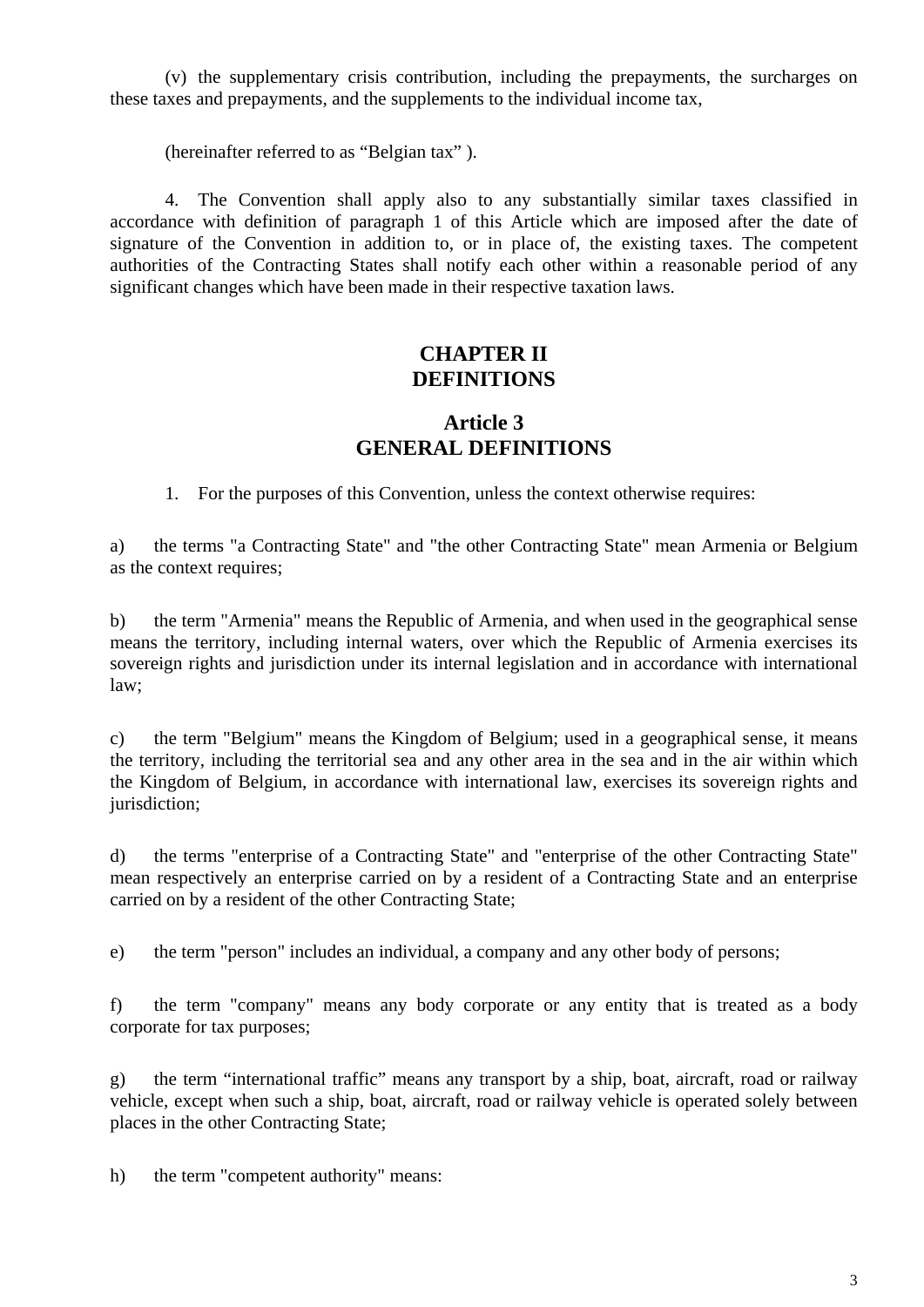(i) in the case of Armenia, the Minister of Finance and Economy or his authorized representative;

(ii) in the case of Belgium, the Minister of Finance or his authorized representative;

i) the term "national " means:

(i) any individual possessing the nationality of a Contracting State;

(ii) any legal person, partnership or association deriving its status as such from the laws in force in a Contracting State.

2. As regards the application of the Convention at any time by a Contracting State, any term not defined therein shall, unless the context otherwise requires, have the meaning that it has at that time under the law of that State for the purposes of the taxes to which the Convention applies, any meaning under the applicable tax laws of that State prevailing over a meaning given to the term under other laws of that State.

#### **Article 4 RESIDENT**

1. For the purposes of this Convention, the term "resident of a Contracting State" means any person who, under the laws of that State, is liable to tax therein by reason of his domicile, residence, place of management or any other criterion of a similar nature, and also includes that State and any political or administrative-territorial subdivisions or local authority thereof. But this term, however, does not include any person who is liable to tax in that State in respect only of income from sources in that State or capital situated therein.

2. Where by reason of the provisions of paragraph 1 an individual is a resident of both Contracting States, then his status shall be determined as follows :

a) he shall be deemed to be a resident only of the State in which he has a permanent home available to him; if he has a permanent home available to him in both States, he shall be deemed to be a resident of the State with which his personal and economic relations are closer (centre of vital interests);

b) if the State in which he has his centre of vital interests cannot be determined, or if he has not a permanent home available to him in either State, he shall be deemed to be a resident only of the State in which he has an habitual abode;

c) if he has an habitual abode in both States, or in neither of them, he shall be deemed to be a resident only of the State of which he is a national;

d) if he is a national of both States or of neither of them, the competent authorities of the Contracting States shall settle the question by mutual agreement.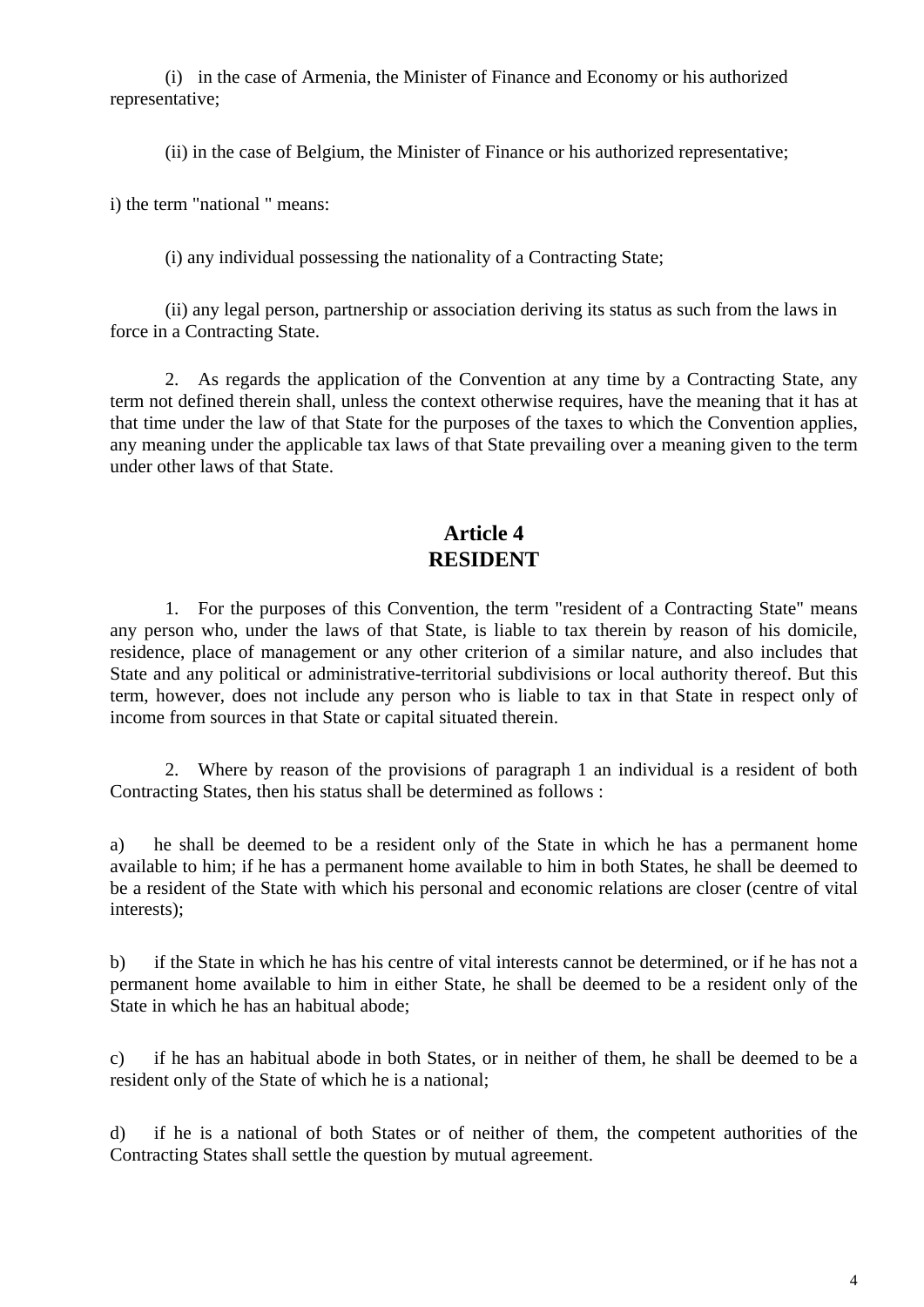3. Where by reason of the provisions of paragraph 1 a person other than an individual is a resident of both Contracting States, then it shall be deemed to be a resident of the State in which its place of effective management is situated.

### **Article 5 PERMANENT ESTABLISHMENT**

1. For the purposes of this Convention, the term "permanent establishment" means a fixed place of business through which the business of an enterprise is wholly or partly carried on.

2. The term "permanent establishment" includes especially :

- a) a place of management;
- b) a branch;
- c) an office;
- d) a factory;
- e) a workshop;

f) a mine, an oil or gas well, a quarry or any other place of extraction of natural resources.

3. A building site or construction or installation project constitutes a permanent establishment only if it lasts more than 9 months.

4. Notwithstanding the preceding provisions of this Article, the term "permanent establishment" shall be deemed not to include:

a) the use of facilities solely for the purpose of storage or display of goods or merchandise belonging to the enterprise;

b) the maintenance of a stock of goods or merchandise belonging to the enterprise solely for the purpose of storage or display;

c) the maintenance of a stock of goods or merchandise belonging to the enterprise solely for the purpose of processing by another enterprise;

d) the maintenance of a fixed place of business solely for the purpose of purchasing goods or merchandise or of collecting information, for the enterprise;

e) the maintenance of a fixed place of business solely for the purpose of carrying on, for the enterprise, any other activity of a preparatory or auxiliary character;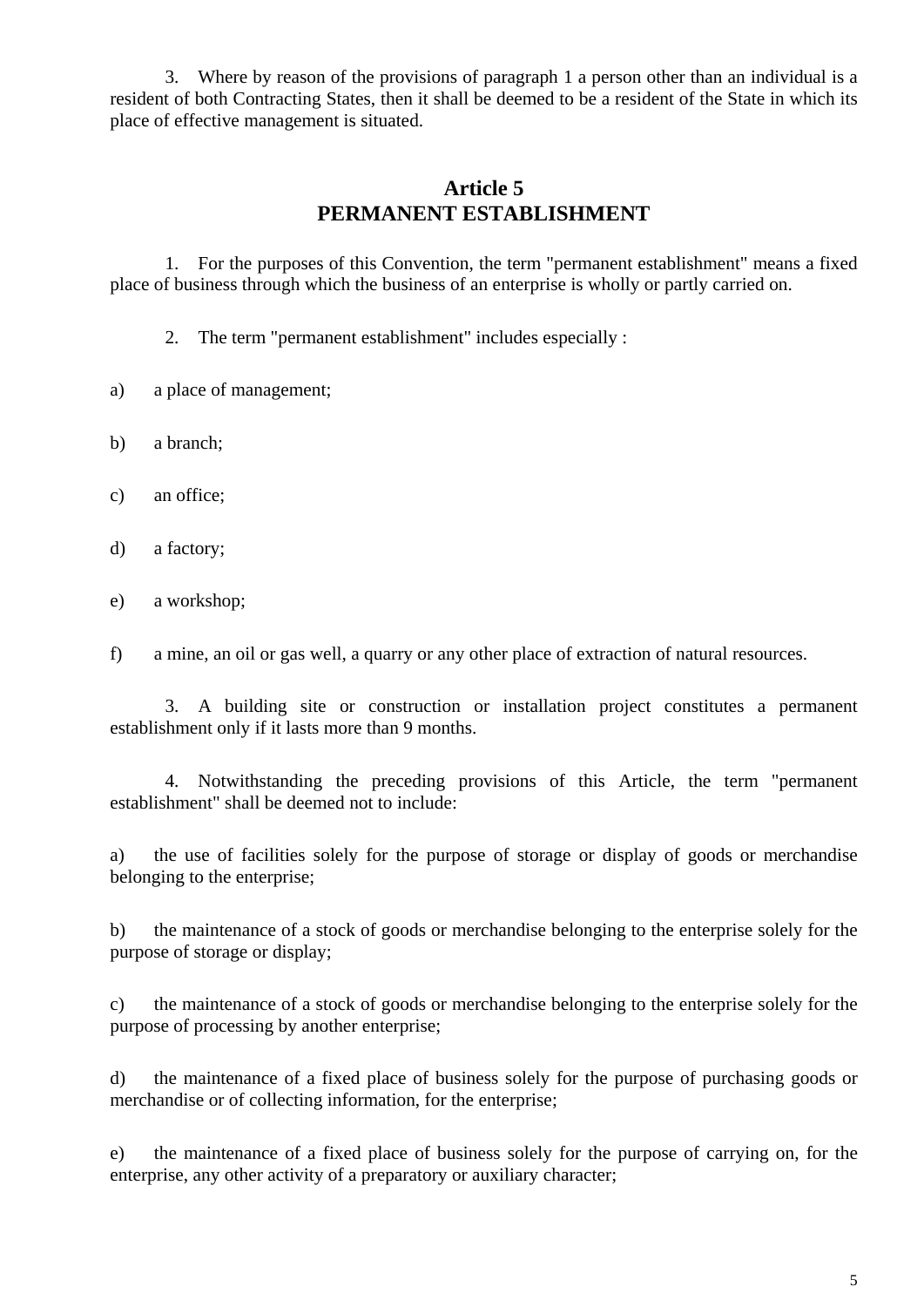f) the maintenance of a fixed place of business solely for any combination of activities mentioned in sub-paragraphs a) to e), provided that the overall activity of the fixed place of business resulting from this combination is of a preparatory or auxiliary character.

5. Notwithstanding the provisions of paragraphs 1 and 2, where a person other than an agent of an independent status to whom paragraph 6 applies - is acting in a Contracting State on behalf of an enterprise of the other Contracting State, that enterprise shall be deemed to have a permanent establishment in the first-mentioned Contracting State in respect of any activities which that person undertakes for the enterprise, if such a person:

a) has and habitually exercises in that State an authority to conclude contracts in the name of the enterprise, unless the activities of such person are limited to those mentioned in paragraph 4 which, if exercised through a fixed place of business, would not make this fixed place of business a permanent establishment under the provisions of that paragraph; or

b) has no such authority, but habitually maintains, in the first mentioned State a stock of goods or merchandise from which he regularly delivers goods or merchandise on behalf of the enterprise.

6. An enterprise of a Contracting State shall not be deemed to have a permanent establishment in the other Contracting State merely because it carries on business in that other State through a broker, general commission agent, or any agent of an independent status, provided that such persons are acting in the ordinary course of their business.

7. The fact that a company which is a resident of a Contracting State controls or is controlled by a company which is a resident of the other Contracting State, or which carries on business in that other State (whether through a permanent establishment or otherwise), shall not of itself constitute either company a permanent establishment of the other.

### **CHAPTER III TAXATION OF INCOME**

#### **Article 6 INCOME FROM IMMOVABLE PROPERTY**

1. Income derived by a resident of a Contracting State from immovable property (including income from agriculture or forestry) situated in the other Contracting State may be taxed in that other State.

2. The term "immovable property" shall have the meaning which it has under the law of the Contracting State in which the property in question is situated. The term shall in any case include property accessory to immovable property, livestock and equipment used in agriculture and forestry, rights to which the provisions of general law respecting landed property apply, usufruct of immovable property and rights to variable or fixed payments as consideration for the working of, or the right to work, mineral deposits, sources and other natural resources; ships, boats, aircraft, road or railway vehicles shall not be regarded as immovable property.

3. The provisions of paragraph 1 shall apply to income derived from the direct use, letting, or use in any other form of immovable property.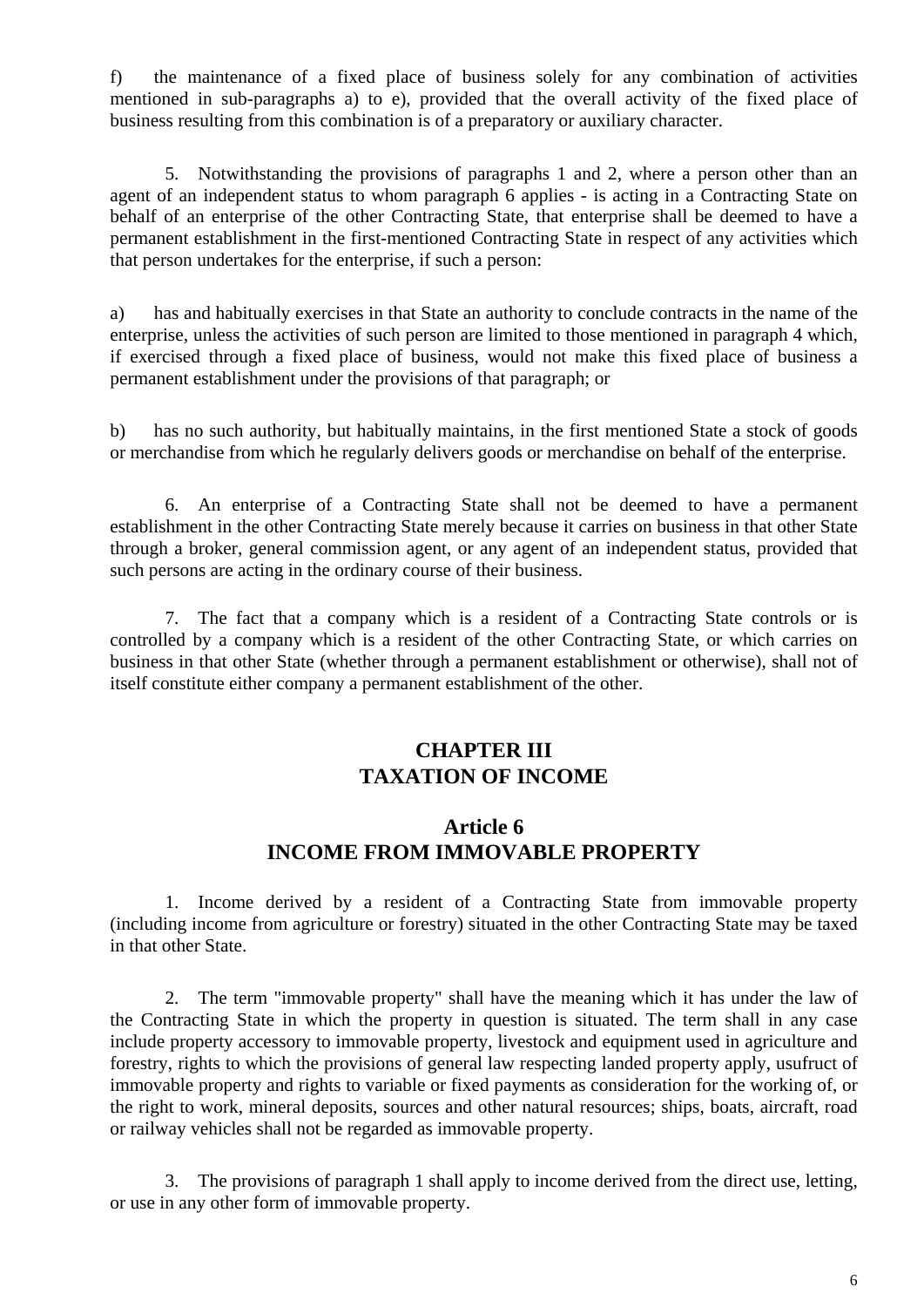4. The provisions of paragraphs 1 and 3 shall also apply to the income from immovable property of an enterprise and to income from immovable property used for the performance of independent personal services.

#### **Article 7 BUSINESS PROFITS**

1. The profits of an enterprise of a Contracting State shall be taxable only in that State unless the enterprise carries on business in the other Contracting State through a permanent establishment situated therein. If the enterprise carries on business as aforesaid, the profits of the enterprise may be taxed in the other State but only so much of them as is attributable to that permanent establishment.

2. Subject to the provisions of paragraph 3, where an enterprise of a Contracting State carries on business in the other Contracting State through a permanent establishment situated therein, there shall in each Contracting State be attributed to that permanent establishment the profits which it might be expected to make if it were a distinct and separate enterprise engaged in the same or similar activities under the same or similar conditions and dealing wholly independently.

3. In determining the profits of a permanent establishment, there shall be allowed as deductions expenses which are incurred for the purposes of the permanent establishment, including executive and general administrative expenses so incurred, whether in the State in which the permanent establishment is situated or elsewhere.

However, no such deduction shall be allowed in respect of amounts, if any, paid (otherwise than towards reimbursement of actual expenses) by the permanent establishment to the head office of the enterprise or any of its other offices, by way of royalties, fees or other similar payments in return for the use of patents or other rights, or by way of commission, for specific services performed or for management, or, except in the case of a banking enterprise, by way of interest on moneys lent to the permanent establishment. Likewise, no account shall be taken, in the determination of the profits of a permanent establishment, for amounts charged (otherwise than towards reimbursement of actual expenses) by the permanent establishment to the head office of the enterprise or any of its other offices,- by way of royalties, fees or other similar payments in return for the use of patents or other rights, or by way of commission for specific services performed or for management, or, except in the case of a banking enterprise, by way of interest on moneys lent to the head office of the enterprise or any of its other offices.

4. Insofar as it has been customary in a Contracting State to determine the profits to be attributed to a permanent establishment on the basis of an apportionment of the total profits of the enterprise to its various parts, nothing in paragraph 2 shall preclude that Contracting State from determining the profits to be taxed by such an apportionment as may be customary ; the method of apportionment adopted shall, however, be such that the result shall be in accordance with the principles contained in this Article.

5. No profits shall be attributed to a permanent establishment by reason of the mere purchase by that permanent establishment of goods or merchandise for the enterprise.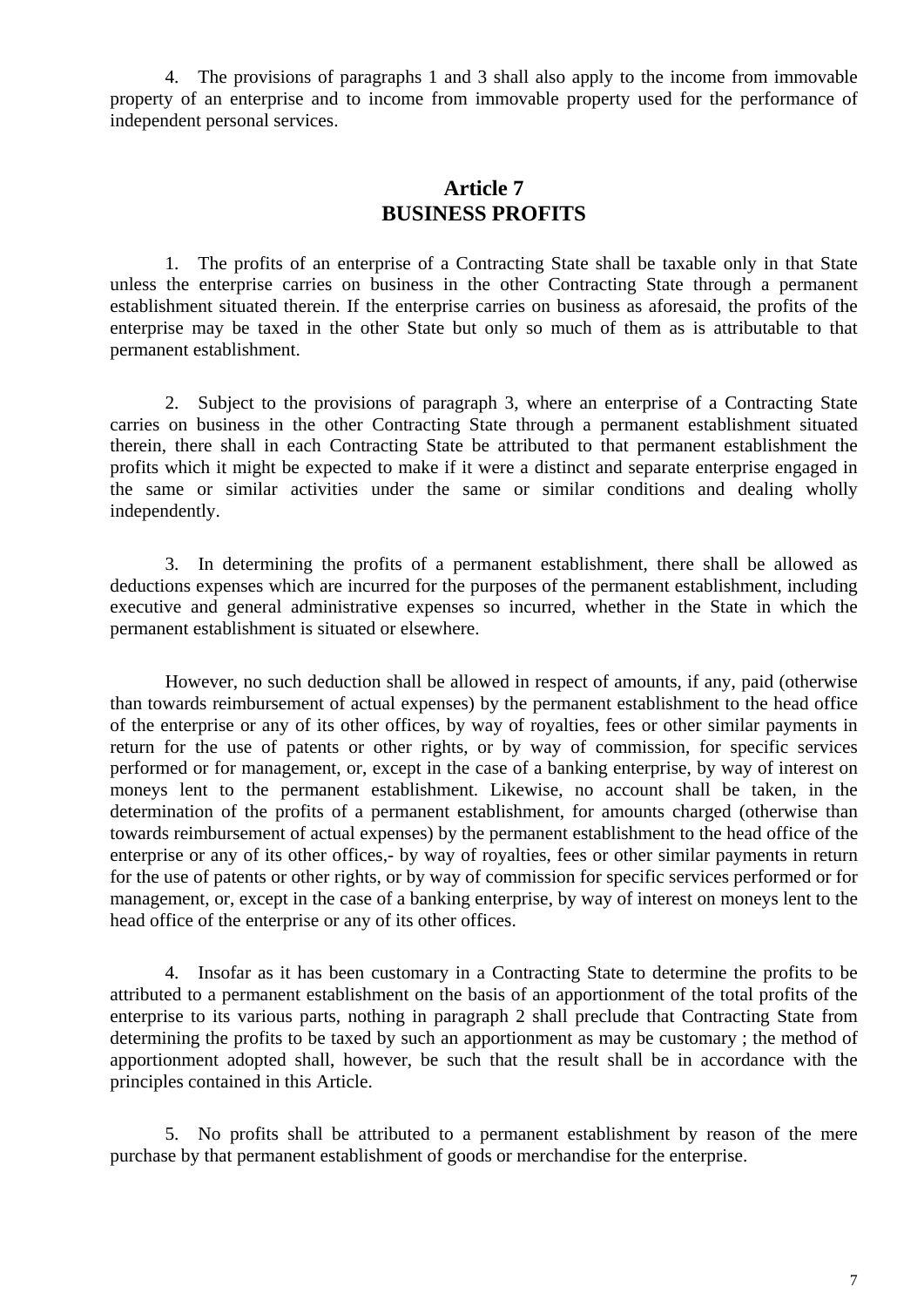6. For the purposes of the preceding paragraphs, the profits to be attributed to the permanent establishment shall be determined by the same method year by year unless there is good and sufficient reason to the contrary.

7. Where profits include items of income which are dealt with separately in other Articles of this Convention, then the provisions of those Articles shall not be affected by the provisions of this Article.

#### **Article 8 INTERNATIONAL TRAFFIC**

1. Profits of an enterprise of a Contracting State from the operation of ships, boats, aircraft, road or railway vehicles in international traffic shall be taxable only in that State.

2. For the purpose of this Article, profits from the operation in international traffic of ships, boats, aircraft, road or railway vehicles shall include in particular:

a) profits derived from the rental on a full basis of ships, boats, aircraft, road or railway vehicles and profits derived from the incidental rental on a bareboat basis of ships, boats, aircraft, road or railway vehicles used in international traffic;

b) profits derived from the use or rental of containers, if such profits are supplementary or incidental to profits to which the provisions of paragraph 1 apply.

3. The provisions of paragraph 1 shall also apply to profits from the participation in a pool, a joint business or an international operating agency.

#### **Article 9 ASSOCIATED ENTERPRISES**

#### 1. Where

a) an enterprise of a Contracting State participates directly or indirectly in the management, control or capital of an enterprise of the other Contracting State, or

b) the same persons participate directly or indirectly in the management, control, or capital of an enterprise of a Contracting State and an enterprise of the other Contracting State,

and in either case conditions are made or imposed between the two enterprises in their commercial or financial relations which differ from those which would be made between independent enterprises, then any profits which would, but for those conditions, have accrued to one of the enterprises, but, by reason of those conditions, have not so accrued, may be included in the profits of that enterprise and taxed accordingly.

2. Where a Contracting State includes in the profits of an enterprise of that State - and taxes accordingly - profits on which an enterprise of the other Contracting State has been charged to tax in that other State, and the profits so included are profits which would have accrued to the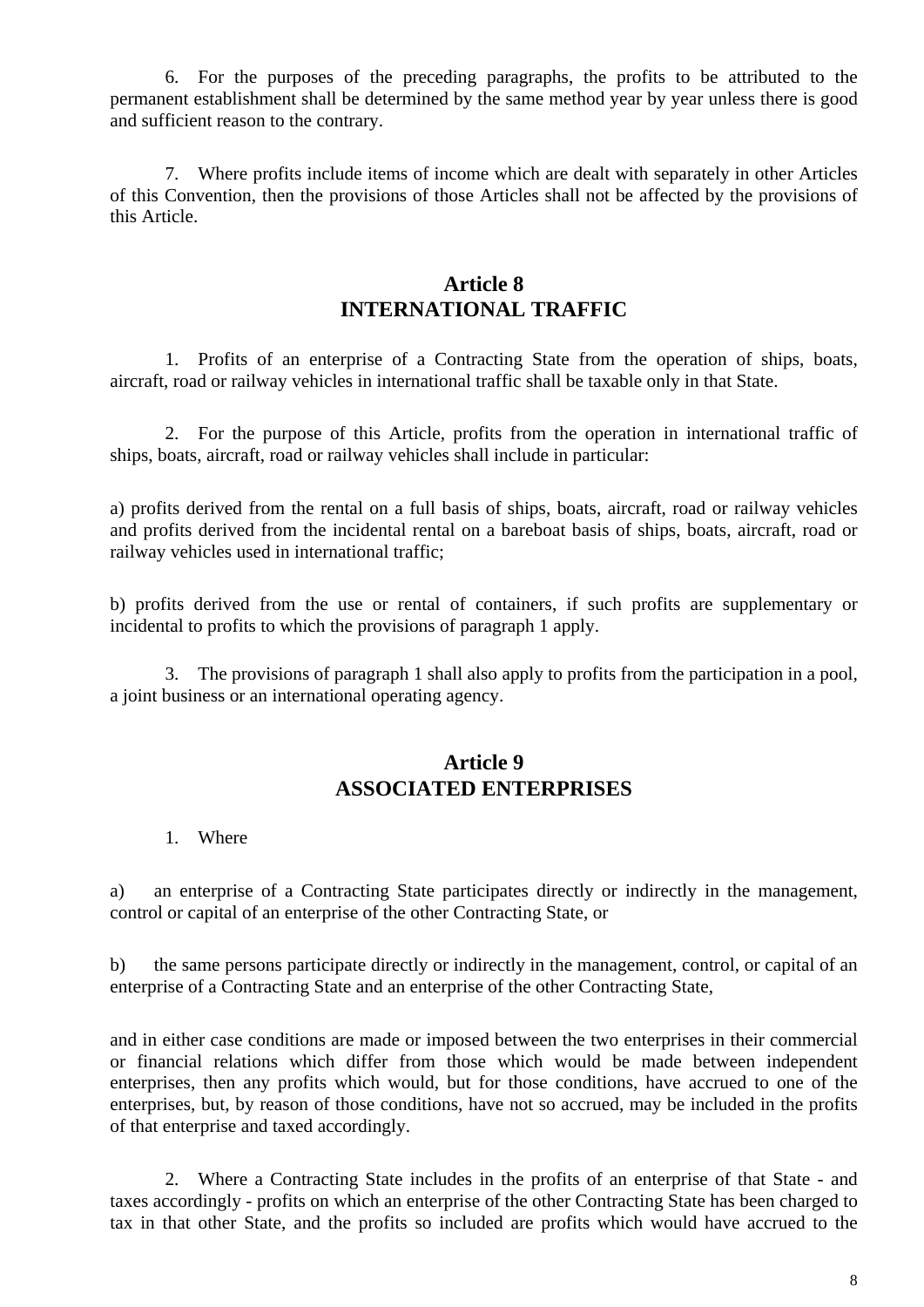enterprise of the first-mentioned State if the conditions made between the two enterprises had been those which would have been made between independent enterprises, then that other State shall make such an adjustment as it considers appropriate to the amount of the tax charged therein on those profits. In determining such adjustment, due regard shall be had to the other provisions of this Convention and the competent authorities of the Contracting States shall if necessary consult each other.

### **Article 10 DIVIDENDS**

1. Dividends paid by a company which is a resident of a Contracting State to a resident of the other Contracting State may be taxed in that other State.

2. However, such dividends may also be taxed in the Contracting State of which the company paying the dividends is a resident and according to the laws of that State, but if the beneficial owner of the dividends is a resident of the other Contracting State, the tax so charged shall not exceed:

a) 5 per cent of the gross amount of the dividends if the beneficial owner is a company which holds directly at least 10 per cent of the equity capital of the company paying the dividends;

b) 15 per cent of the gross amount of the dividends in all other cases.

This paragraph shall not affect the taxation of the company in respect of the profits out of which the dividends are paid.

3. The term "dividends" as used in this Article means income from any shares or other rights, not being debt-claims, participating in profits, as well as income from other corporate rights which is subjected to the same taxation treatment as income from shares by the laws of the State of which the company making the distribution is a resident.

4. The provisions of paragraphs 1 and 2 shall not apply if the beneficial owner of the dividends, being a resident of a Contracting State, carries on business in the other Contracting State of which the company paying the dividends is a resident, through a permanent establishment situated therein, or performs in that other State independent personal services from a fixed base situated therein, and the holding in respect of which the dividends are paid is effectively connected with such permanent establishment or fixed base. In such case the provisions of Article 7 (Business Profits) or Article 14 (Independent Personal Services ), as the case may be, shall apply.

5. Where a company which is a resident of a Contracting State derives profits or income from the other Contracting State, that other State may not impose any tax on the dividends paid by the company, except insofar as such dividends are paid to a resident of that other State or insofar as the holding in respect of which the dividends are paid is effectively connected with a permanent establishment, or a fixed base situated in that other State, nor subject the company's undistributed profits to a tax on the company's undistributed profits, even if the dividends paid or the undistributed profits consist wholly or partly of profits or income arising in such other State.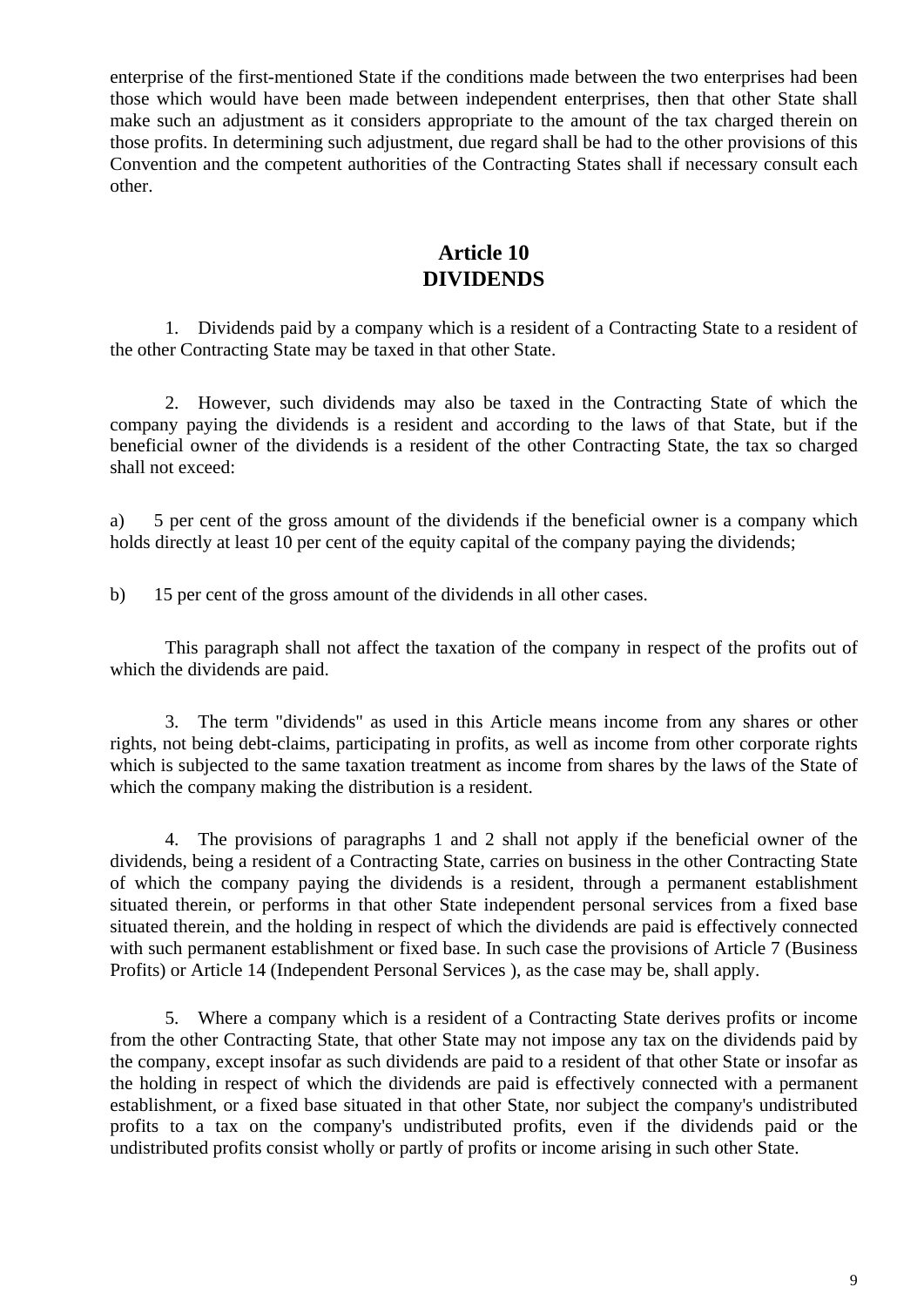#### **Article 11 INTEREST**

1. Interest arising in a Contracting State and paid to a resident of the other Contracting State may be taxed in that other State.

2. However, such interest may also be taxed in the Contracting State in which it arises and according to the laws of that State, but if the beneficial owner of the interest is a resident of the other Contracting State the tax so charged shall not exceed 10 per cent of the gross amount of the interest.

3. Notwithstanding the provisions of paragraph 2, interest shall be exempted from tax in the Contracting State in which it arises if it is:

a) interest in connection with the sale on credit of any industrial, commercial or scientific equipment or of any capital goods by an enterprise to another enterprise;

b) interest on a loan of any nature - not represented by bearer instruments - granted by a banking enterprise;

c) interest paid to the other Contracting State or to its political or administrative-territorial subdivisions or local authorities.

4. The term "interest" as used in this Article means income from debt-claims of every kind whether or not secured by mortgage, and whether or not carrying a right to participate in the debtor's profits, and in particular, income from government securities and income from bonds or debentures, including premiums or prizes attaching to such securities, bonds, or debentures. Penalty charges for late payment shall not be regarded as interest for the purpose of this Convention.

5. The provisions of paragraphs l, 2 and 3 shall not apply if the beneficial owner of the interest, being a resident of a Contracting State, carries on business in the other Contracting State in which the interest arises, through a permanent establishment situated therein, or performs in that other State independent personal services from a fixed base situated therein, and the debt-claim in respect of which the interest is paid is effectively connected with such permanent establishment or fixed base. In such case the provisions of Article 7 (Business Profits ) or Article 14 (Independent Personal Services ), as the case may be, shall apply.

6. Interest shall be deemed to arise in a Contracting State when the payer is that State itself, a political or administrative-territorial subdivision, a local authority, or a resident of that State. Where, however, the person paying the interest, whether he is a resident of a Contracting State or not, has in a Contracting State a permanent establishment or a fixed base in connection with which the indebtedness on which the interest is paid was incurred, and such interest is borne by such permanent establishment or fixed base, then such interest shall be deemed to arise in the State in which the permanent establishment or fixed base is situated.

7. Where, by reason of a special relationship between the payer and the beneficial owner or between both of them and some other person, the amount of the interest, having regard to the debt-claim for which it is paid, exceeds the amount which would have been agreed upon by the payer and the beneficial owner in the absence of such relationship, the provisions of this Article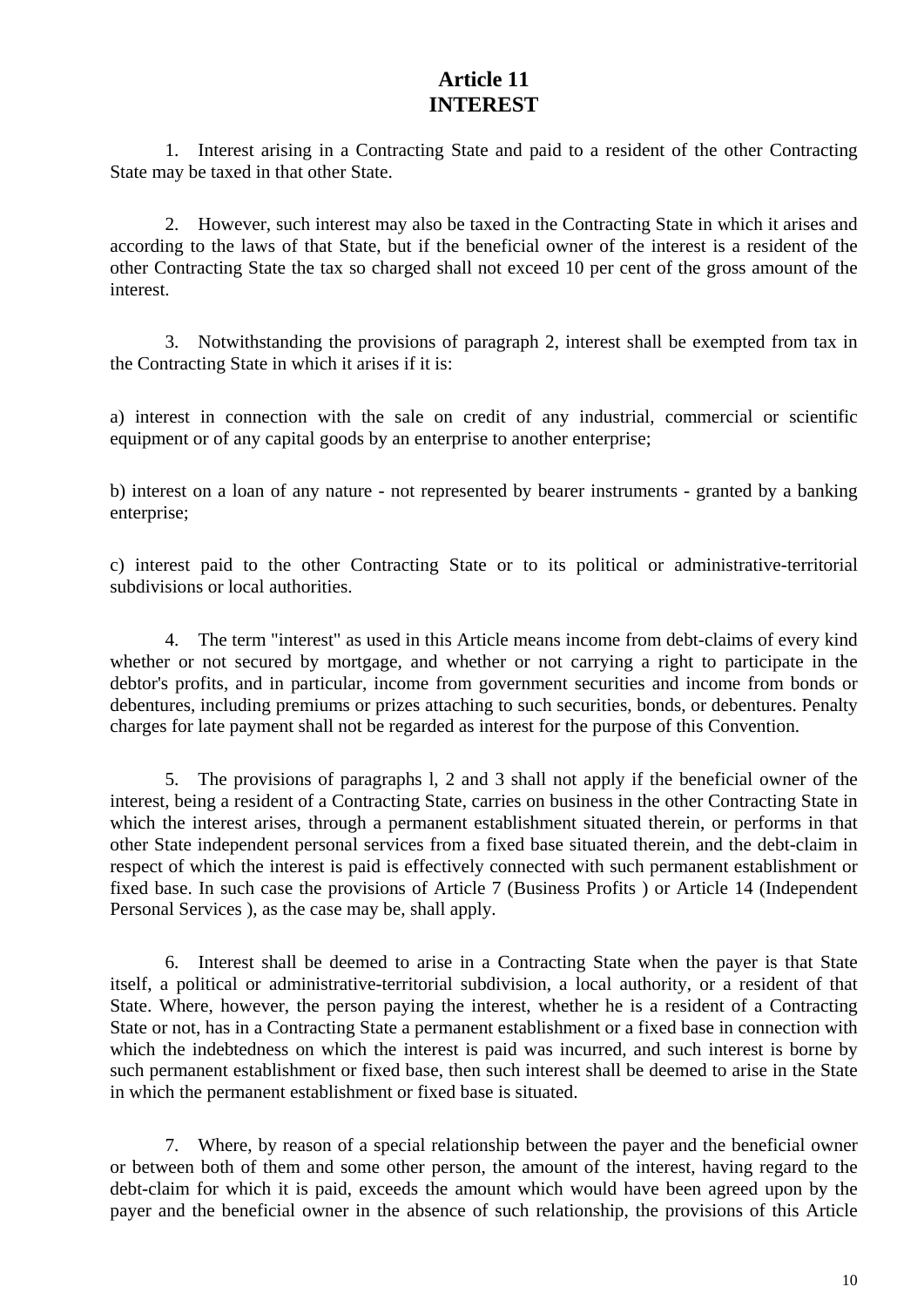shall apply only to the last-mentioned amount. In such case, the excess part of the payments shall remain taxable in the Contracting State in which the interest arises according to the laws of that State.

### **Article 12 ROYALTIES**

1. Royalties arising in a Contracting State and paid to a resident of the other Contracting State may be taxed in that other State.

2. However, such royalties may also be taxed in the Contracting State in which they arise and according to the laws of that State, but if the beneficial owner of the royalties is a resident of the other Contracting State, the tax so charged shall not exceed 8 per cent of the gross amount of the royalties.

3. The term "royalties" as used in this Article means payments of any kind received as a consideration for the use of, or the right to use, any copyright of literary, artistic, or scientific work including cinematography films (or films or tapes used for radio or television broadcasting), any patent, trade mark, design or model, plan, secret formula or process, or for information concerning industrial, commercial or scientific experience.

4. The provisions of paragraphs 1 and 2 shall not apply if the beneficial owner of the royalties, being a resident of a Contracting State, carries on business in the other Contracting State in which the royalties arise, through a permanent establishment situated therein, or performs in that other State independent personal services from a fixed base situated therein, and the right or property in respect of which the royalties are paid is effectively connected with such permanent establishment or fixed base. In such case the provisions of Article 7 (Business Profits) or Article 14 (Independent Personal Services), as the case may be, shall apply.

5. Royalties shall be deemed to arise in a Contracting State when the payer is that State itself, a political or administrative-territorial subdivision, a local authority, or a resident of that State. Where, however, the person paying the royalties, whether he is a resident of a Contracting State or not, has in a Contracting State a permanent establishment or a fixed base in connection with which the liability to pay the royalties was incurred, and such royalties are borne by such permanent establishment or fixed base, then such royalties shall be deemed to arise in the State in which the permanent establishment or fixed base is situated.

6. Where, by reason of a special relationship between the payer and the beneficial owner or between both of them and some other person, the amount of the royalties, having regard to the use, right or information for which they are paid, exceeds the amount which would have been agreed upon by the payer and the beneficial owner in the absence of such relationship, the provisions of this Article shall apply only to the last-mentioned amount. In such case, the excess part of the payments shall remain taxable in the Contracting State in which the royalties arise, according to the laws of that State.

### **Article 13 CAPITAL GAINS**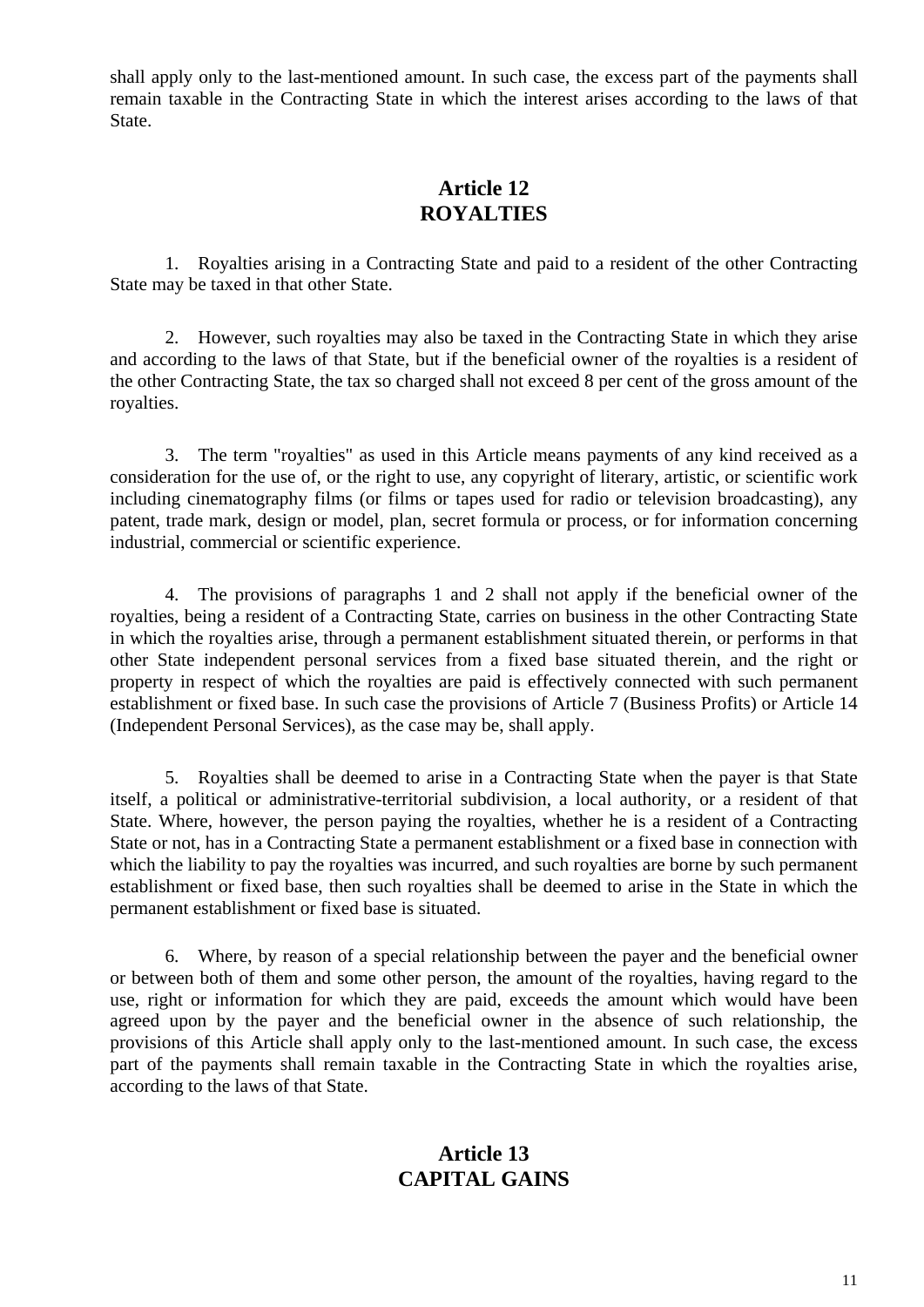1. Gains derived by a resident of a Contracting State from the alienation of immovable property referred to in Article 6 (Income From Immovable Property) and situated in the other Contracting State may be taxed in that other State.

2. Gains from the alienation of movable property forming part of the business property of a permanent establishment which an enterprise of a Contracting State has in the other Contracting State or of movable property pertaining to a fixed base available to a resident of a Contracting State in the other Contracting State for the purpose of performing independent personal services, including such gains from the alienation of such a permanent establishment (alone or with the whole enterprise) or of such fixed base, may be taxed in that other State.

3. Gains derived by an enterprise of a Contracting State from the alienation of ships, boats, aircraft or road or railway vehicles operated in international traffic, as well as of movable property pertaining to the operation of such ships, boats, aircraft, road or railway vehicles, shall be taxable only in that State.

4. Gains derived by a resident of a Contracting State from the alienation of shares or other corporate rights in a company the assets of which consist mainly of immovable property situated in the other Contracting State may be taxed in that other State.

5. Gains from the alienation of any property other than that referred to in paragraphs 1, 2, 3 and 4, shall be taxable only in the Contracting State of which the alienator is a resident.

#### **Article 14 INDEPENDENT PERSONAL SERVICES**

1. Income derived by a resident of a Contracting State in respect of professional services or other activities of an independent character shall be taxable only in that State unless he has a fixed base regularly available to him in the other Contracting State for the purpose of performing his activities. If he has such a fixed base, the income may be taxed in the other Contracting State, but only so much of it as is attributable to that fixed base.

2. The term "professional services" includes especially independent scientific, literary, artistic, educational or teaching activities as well as the independent activities of physicians, lawyers, engineers, architects, dentists and accountants.

#### **Article 15 DEPENDENT PERSONAL SERVICES**

1. Subject to the provisions of Articles 16 (Directors' Fees and Remuneration of Managerial Officials), 18 (Pensions), 19 (Government Services) and 20 (Professors and Students) salaries, wages and other similar remuneration derived by a resident of a Contracting State in respect of an employment shall be taxable only in that State unless the employment is exercised in the other Contracting State.

2. Notwithstanding the provisions of paragraph 1, remuneration derived by a resident of a Contracting State in respect of an employment exercised in the other Contracting State shall be taxable only in the first-mentioned State if: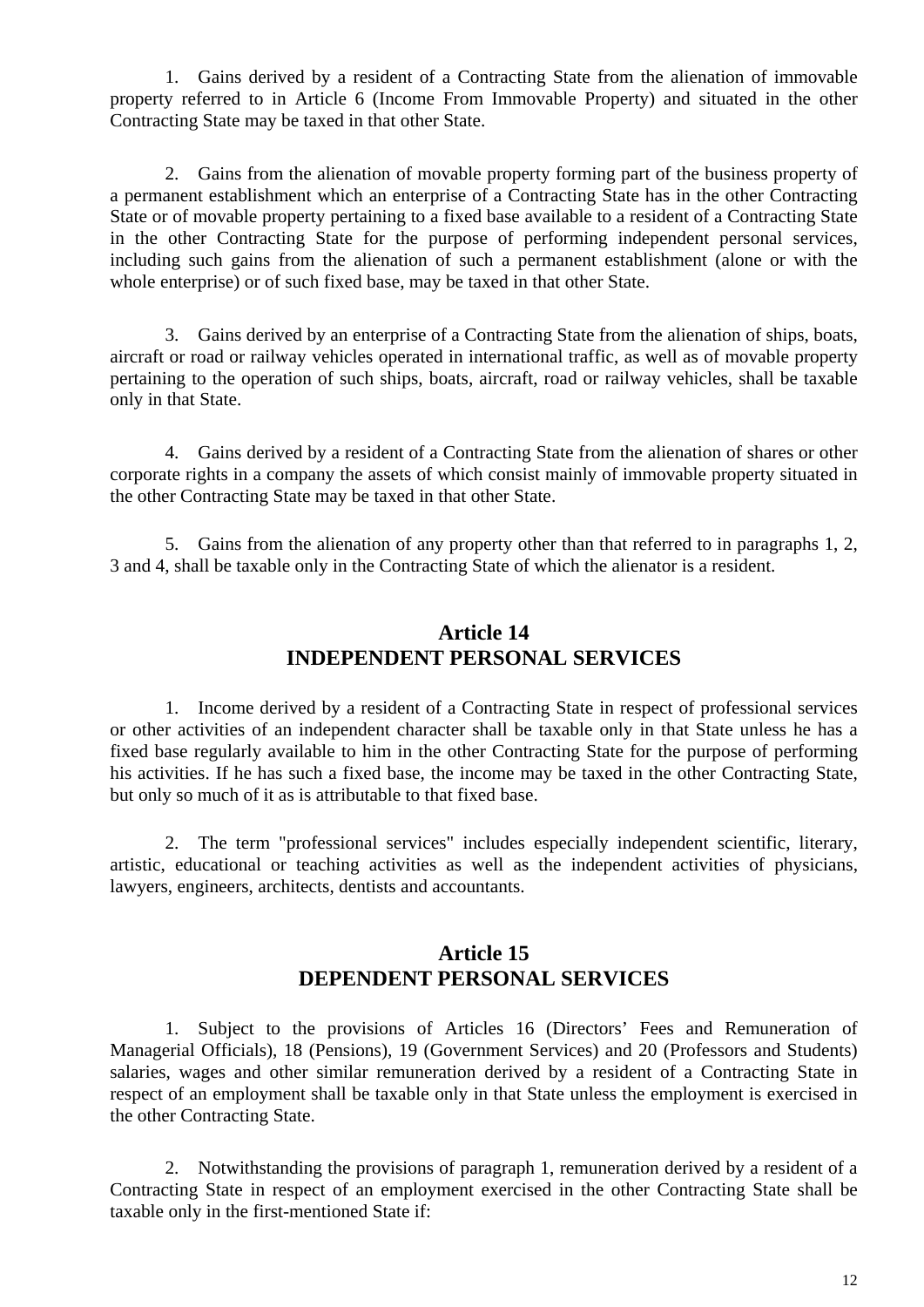a) the recipient is present in the other State for a period or periods not exceeding in the aggregate 183 days in any twelve month period commencing or ending in the taxable period concerned, and

b) the remuneration is paid by, or on behalf of, an employer who is not a resident of the other State, and

c) the remuneration is not borne by a permanent establishment or a fixed base which the employer has in the other State.

3. Notwithstanding the preceding provisions of this Article, remuneration derived in respect of an employment exercised aboard a ship, boat, aircraft, road or railway vehicle operated in international traffic by an enterprise of a Contracting State, may be taxed in that State.

#### **Article 16 DIRECTORS' FEES AND REMUNERATION OF MANAGERIAL OFFICIALS**

1. Directors' fees and other similar payments derived by a resident of a Contracting State in his capacity as a member of the board of directors or a similar organ of a company which is a resident of the other Contracting State may be taxed in that other State.

The preceding provisions shall also apply to payments derived in respect of the discharge of functions which, under the laws of the Contracting State of which the company is a resident, are regarded as functions of a similar nature as those exercised by a person referred to in the said provisions.

2. Remuneration derived by a person referred to in paragraph 1 from the company in respect of the discharge of day-to-day functions of a managerial or technical nature and remuneration received by a resident of a Contracting State in respect of his personal activity as a partner of a company, other than a company with share capital, which is a resident of the other Contracting State, may be taxed in accordance with the provisions of Article 15, as if such remuneration were remuneration derived by an employee in respect of an employment and as if references to the "employer" were references to the company.

### **Article 17 ARTISTES AND SPORTSMEN**

1. Notwithstanding the provisions of Articles 14 (Independent Personal Services) and 15 (Dependent Personal Services), income derived by a resident of a Contracting State as an entertainer, such as a theatre, motion picture, radio or television artiste, or a musician, or as a sportsman, from his personal activities as such exercised in the other Contracting State, may be taxed in that other State.

2. Where income in respect of personal activities exercised by an entertainer or a sportsman in his capacity as such accrues not to the entertainer or sportsman himself but to another person, that income may, notwithstanding the provisions of Articles 7 (Business Profits), 14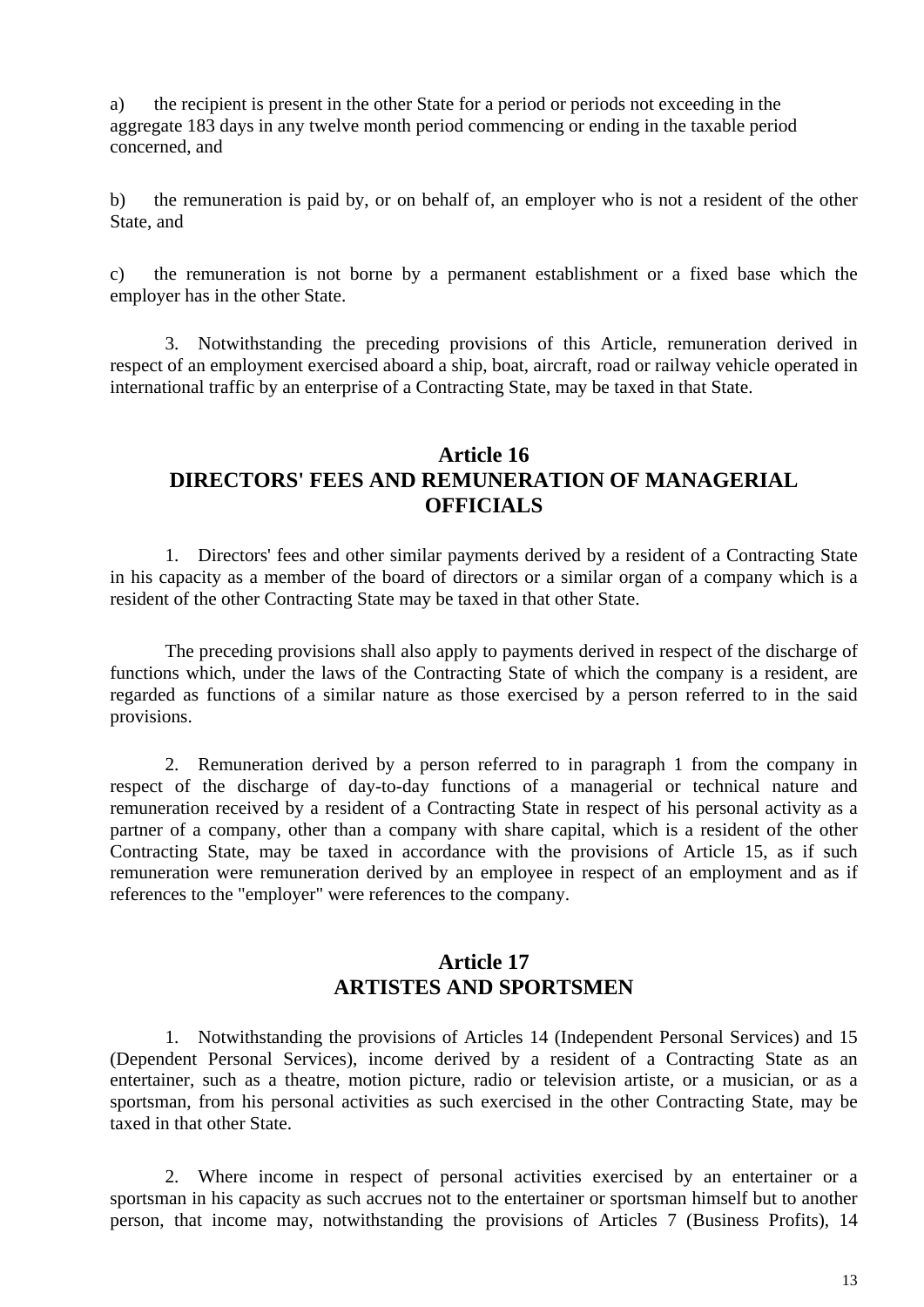(Independent Personal Services) and 15 (Dependent Personal Services), be taxed in the Contracting State in which the activities of the entertainer or sportsman are exercised.

3. Notwithstanding the provisions of paragraphs 1 and 2, the income derived by an entertainer or a sportsman from the activities referred to in paragraph 1 performed within the framework of cultural or sport exchanges agreed to by the Governments of the Contracting States and carried out other than for the purpose of profit, shall be exempt from tax in the Contracting State in which these activities are exercised.

#### **Article 18 PENSIONS**

1. Subject to the provisions of paragraph 2 of Article 19 (Government Services), pensions and other similar remuneration paid to a resident of a Contracting State in consideration of past employment shall be taxable only in that State.

2. However, pensions and other allowances, periodic or non periodic, paid under the social security legislation of a Contracting State may be taxed in that State. This provision also applies to pensions and allowances paid under a public scheme organized by a Contracting State in order to supplement the benefits of that legislation.

#### **Article 19 GOVERNMENT SERVICES**

1. a) Salaries, wages and other similar remuneration other than a pension, paid by a Contracting State or a political or administrative-territorial subdivision or a local authority thereof to an individual in respect of services rendered to that State or subdivision or authority shall be taxable only in that State.

b) However, such salaries, wages and other similar remuneration shall be taxable only in the other Contracting State if the services are rendered in that other State and the individual is a resident of that State who:

i) is a national of that State; or

ii) did not become a resident of that State solely for the purpose of rendering the services.

2. a) Any pension paid by, or out of funds created by, a Contracting State or a political or administrative-territorial subdivision or a local authority thereof to an individual in respect of services rendered to that State or subdivision or authority shall be taxable only in that State.

b) However, such pension shall be taxable only in the other Contracting State if the individual is a resident of, and a national of, that State.

3. The provisions of Articles 15 (Dependent Personal Services), 16 (Directors' Fees and Remuneration of Managerial Officials), 17 (Artistes and Sportsmen) and 18 (Pensions) shall apply to salaries, wages and other similar remuneration, and to pensions, in respect of services rendered in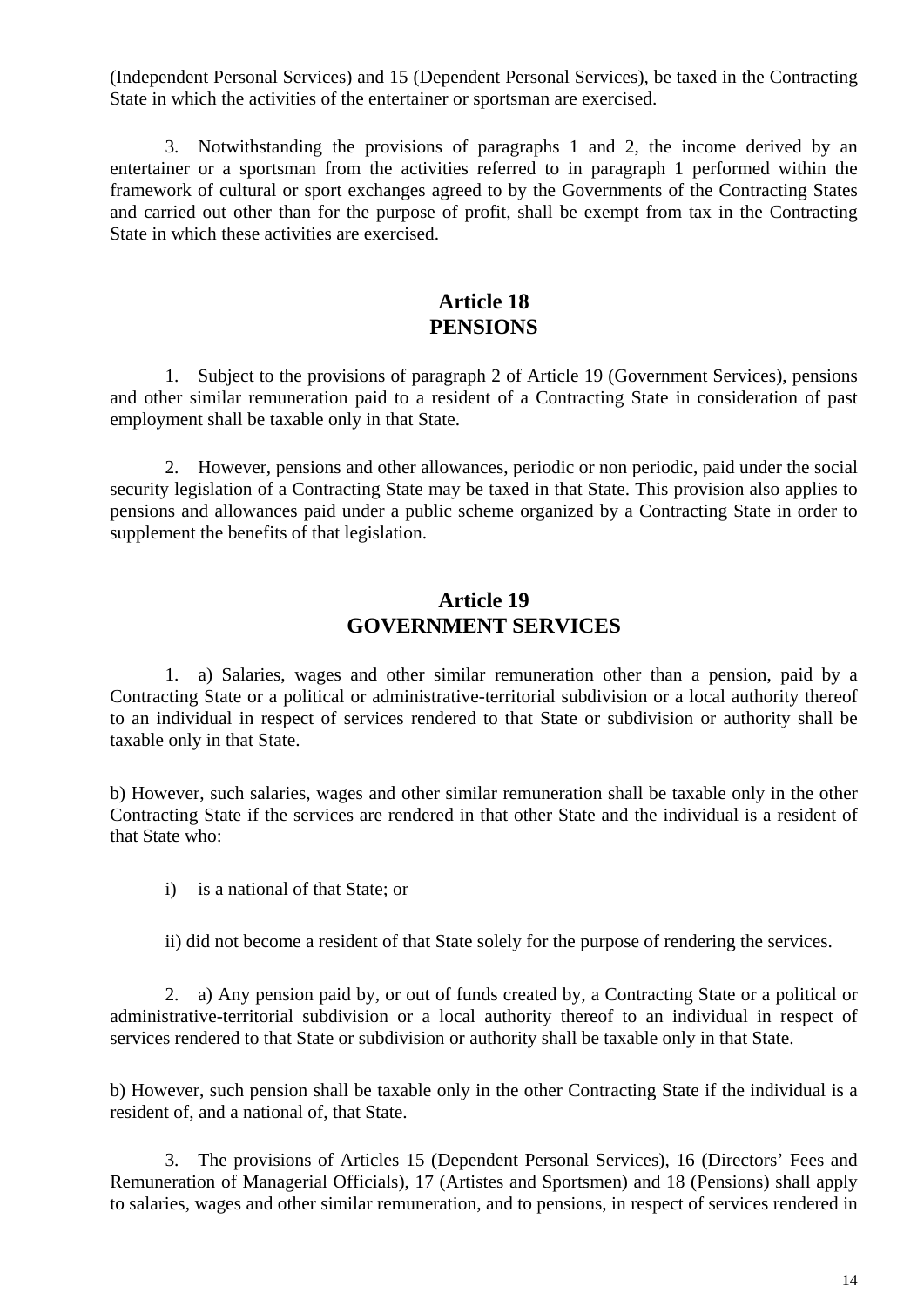connection with a business carried on by a Contracting State or a political or administrative-territorial subdivision or a local authority thereof.

#### **Article 20 PROFESSORS AND STUDENTS**

1. Any remuneration paid to professors and other teachers who are residents of a Contracting State and who are present in the other Contracting State for the purpose of teaching or carrying on scientific research for a period not exceeding two years from the date of arrival of these persons at a university in that other State are exempted from tax in that other State.

2. Payments which a student or apprentice who is or was immediately before visiting a Contracting State a resident of the other Contracting State who is present in the first-mentioned State solely for the purpose of his education or training receives for the purpose of his maintenance, education or training shall not be taxed in that State provided that such payments arise from sources outside that State.

3. Remuneration paid to a student, apprentice, or trainee, as the case may be, for services rendered in the other Contracting State shall not be taxed in that State for a period of 5 years provided that such services are connected with his education, maintenance or training.

#### **Article 21 OTHER INCOME**

1. Items of income of a resident of a Contracting State, wherever arising, not dealt with in the foregoing Articles of this Convention shall be taxable only in that State.

2. The provisions of paragraph 1 shall not apply to income, other than income from immovable property as defined in paragraph 2 of Article 6 (Income from Immovable Property), if the recipient of such income, being a resident of a Contracting State, carries on business in the other Contracting State through a permanent establishment situated therein, or performs in that other State independent personal services from a fixed base situated therein, and the right or property in respect of which the income is paid is effectively connected with such permanent establishment or fixed base. In such case the provisions of Article 7 (Business Profits) or Article 14 (Independent Personal Services), as the case may be, shall apply.

3. Notwithstanding the provisions of paragraphs 1 and 2, items of income of a resident of a Contracting State not dealt with in the foregoing Articles of this Convention and arising in the other Contracting State may also be taxed in that other State.

#### **Article 22 CAPITAL**

1. Capital represented by immovable property referred to in Article 6 (Income from Immovable Property), owned by a resident of a Contracting State and situated in the other Contracting State, may be taxed in that other State.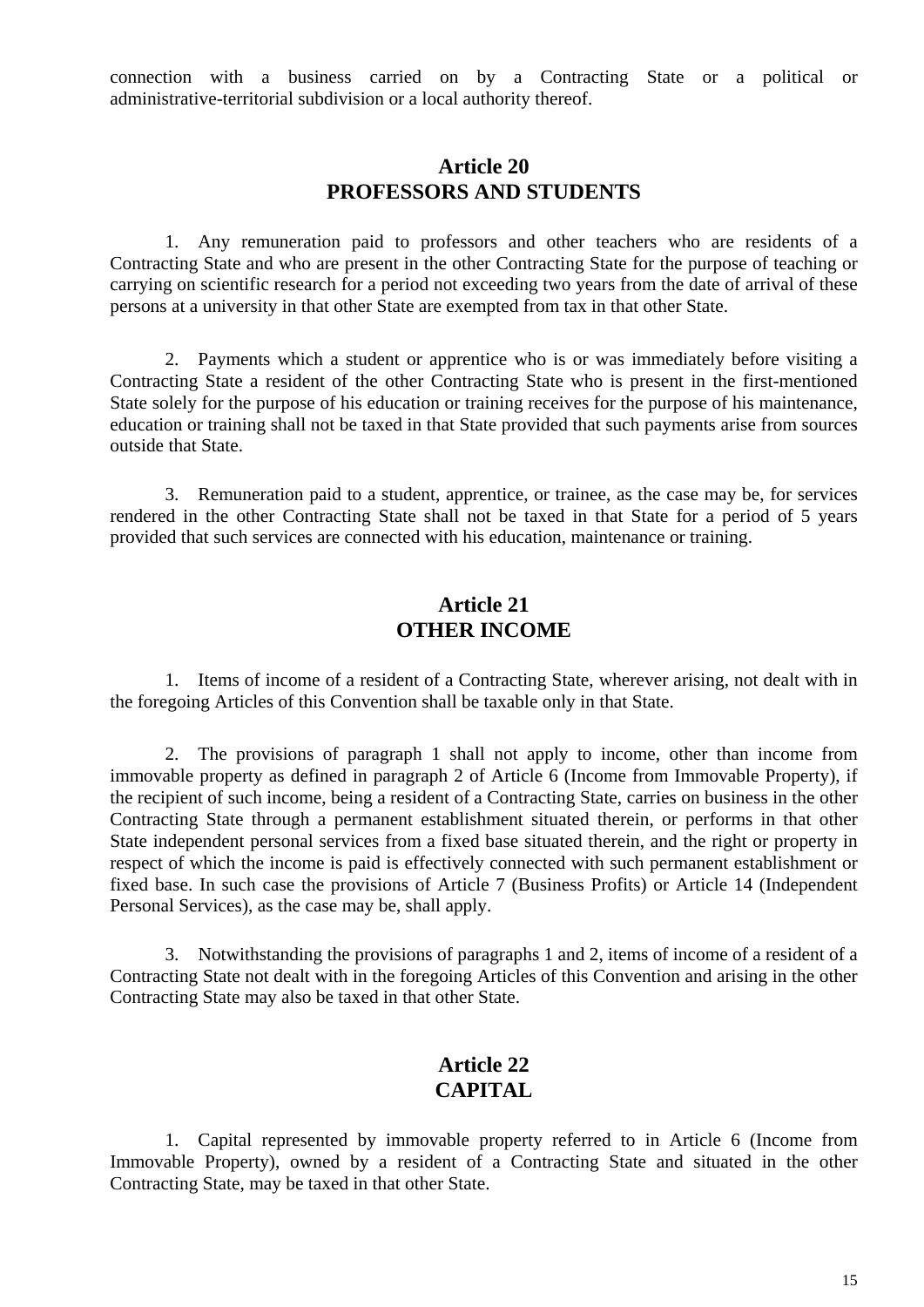2. Capital represented by movable property forming part of the business property of a permanent establishment which an enterprise of a Contracting State has in the other Contracting State or by movable property pertaining to a fixed base available to a resident of a Contracting State in the other Contracting State for the purpose of performing independent personal services, may be taxed in that other State.

3. Capital represented by ships, boats, aircraft, road or railway vehicles, operated in international traffic by an enterprise of a Contracting State, and by movable property pertaining to the operation of such ships, boats, aircraft, road or railway vehicles, shall be taxable only in that State.

4. Capital represented by shares or other corporate rights in a company the assets of which consist mainly of immovable property situated in a Contracting State may be taxed in that State.

5. All other elements of capital of a resident of a Contracting State shall be taxable only in that State.

#### **CHAPTER IV METHODS FOR ELIMINATION OF DOUBLE TAXATION**

#### **Article 23 ELIMINATION OF DOUBLE TAXATION**

1. In Armenia double taxation shall be eliminated as follows:

a) where a resident of Armenia derives income or owns capital which, in accordance with the provisions of this Convention, may be taxed in Belgium, Armenia shall allow:

i) as a deduction from the tax on the income of that resident, an amount equal to the income tax paid in Belgium;

ii) as a deduction from the tax on the capital of that resident, an amount equal to the capital tax paid in Belgium.

Such deduction in either case shall not, however, exceed that part of the income tax or capital tax, as computed before the deduction is given, which is attributable, as the case may be, to the income or the capital which may be taxed in Belgium;

b) where in accordance with any provision of this Convention, income derived or capital owned by a resident of Armenia is exempt from tax in Armenia, Armenia may nevertheless, in calculating the amount of tax on the remaining income or capital of such resident, take into account the exempted income or capital.

2. In the case of Belgium, double taxation shall be avoided as follows:

a) where a resident of Belgium derives income or owns elements of capital which are taxed in Armenia in accordance with the provisions of this Convention, other than those of paragraph 2 of Article 10 (Dividends), of paragraphs 2 and 7 of Article 11 (Interest) and of paragraphs 2 and 6 of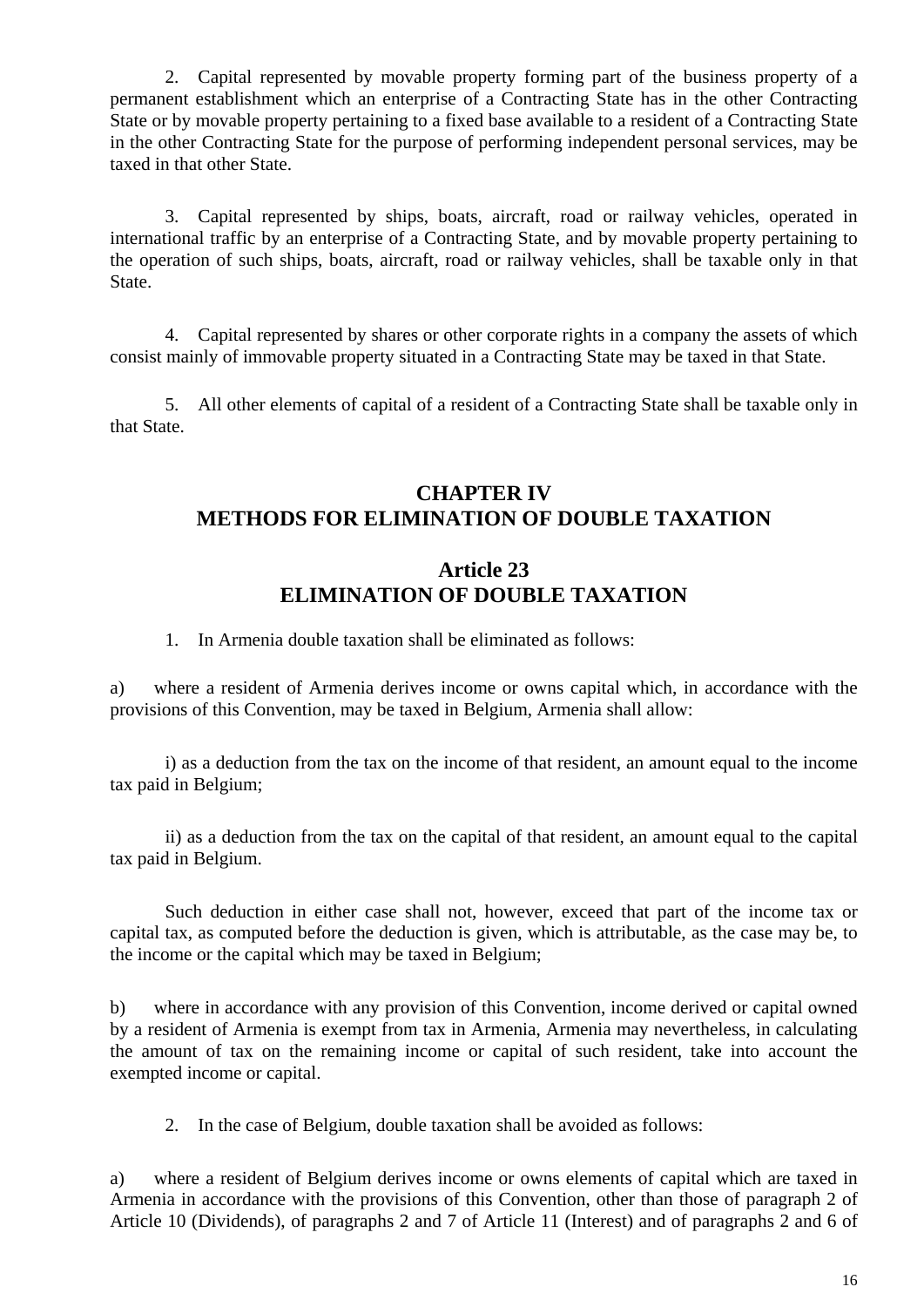Article 12 (Royalties), Belgium shall exempt such income or such elements of capital from tax but may, in calculating the amount of tax on the remaining income or capital of that resident, apply the rate of tax which would have been applicable if such income or elements of capital had not been exempted;

b) subject to the provisions of Belgian law regarding the deduction from Belgian tax of taxes paid abroad, where a resident of Belgium derives items of his aggregate income for Belgian tax purposes which are dividends not exempt from Belgian tax according to subparagraph c) hereinafter, interest or royalties, the Armenian tax levied on that income shall be allowed as a credit against Belgian tax relating to such income;

c) dividends derived by a company which is a resident of Belgium from a company which is a resident of Armenia, shall be exempt from the corporate income tax in Belgium under the conditions and within the limits provided for in Belgian law;

d) where, in accordance with Belgian law, losses incurred by an enterprise carried on by a resident of Belgium in a permanent establishment situated in Armenia, have been effectively deducted from the profits of the enterprise for its taxation in Belgium, the exemption provided for in sub-paragraph a) shall not apply in Belgium to the profits of other taxable periods attributable to that establishment to the extent that those profits have also been exempted from tax in Armenia by reason of compensation for the said losses.

#### **Article 24 NON-DISCRIMINATION**

1. Nationals of a Contracting State shall not be subjected in the other Contracting State to any taxation or any requirement connected therewith, which is other or more burdensome than the taxation and connected requirements to which nationals of that other State in the same circumstances, in particular with respect to residence, are or may be subjected. This provision shall, notwithstanding the provisions of Article 1 (Personal Scope), also apply to persons who are not residents of one or both of the Contracting States.

2. Stateless persons who are residents of a Contracting State shall not be subjected in either Contracting State to any taxation or any requirement connected therewith, which is other or more burdensome than the taxation and connected requirements to which nationals of the State concerned in the same circumstances are or may be subjected.

3. The taxation on a permanent establishment which an enterprise of a Contracting State has in the other Contracting State shall not be less favourably levied in that other State than the taxation levied on enterprises of that other State carrying on the same activities. This provision shall not be construed as obliging a Contracting State to grant to residents of the other Contracting State any personal allowances, reliefs, and reductions for taxation purposes on account of civil status or family responsibilities which it grants to its own residents.

4. Except where the provisions of paragraph 1 of Article 9 (Associated Enterprises), paragraph 7 of Article 11 (Interest), or paragraph 6 of Article 12 (Royalties) apply, interest, royalties and other disbursements paid by an enterprise of a Contracting State to a resident of the other Contracting State shall, for the purpose of determining the taxable profits of such enterprise, be deductible under the same conditions as if they had been paid to a resident of the first-mentioned State. Similarly, any debts of an enterprise of a Contracting State to a resident of the other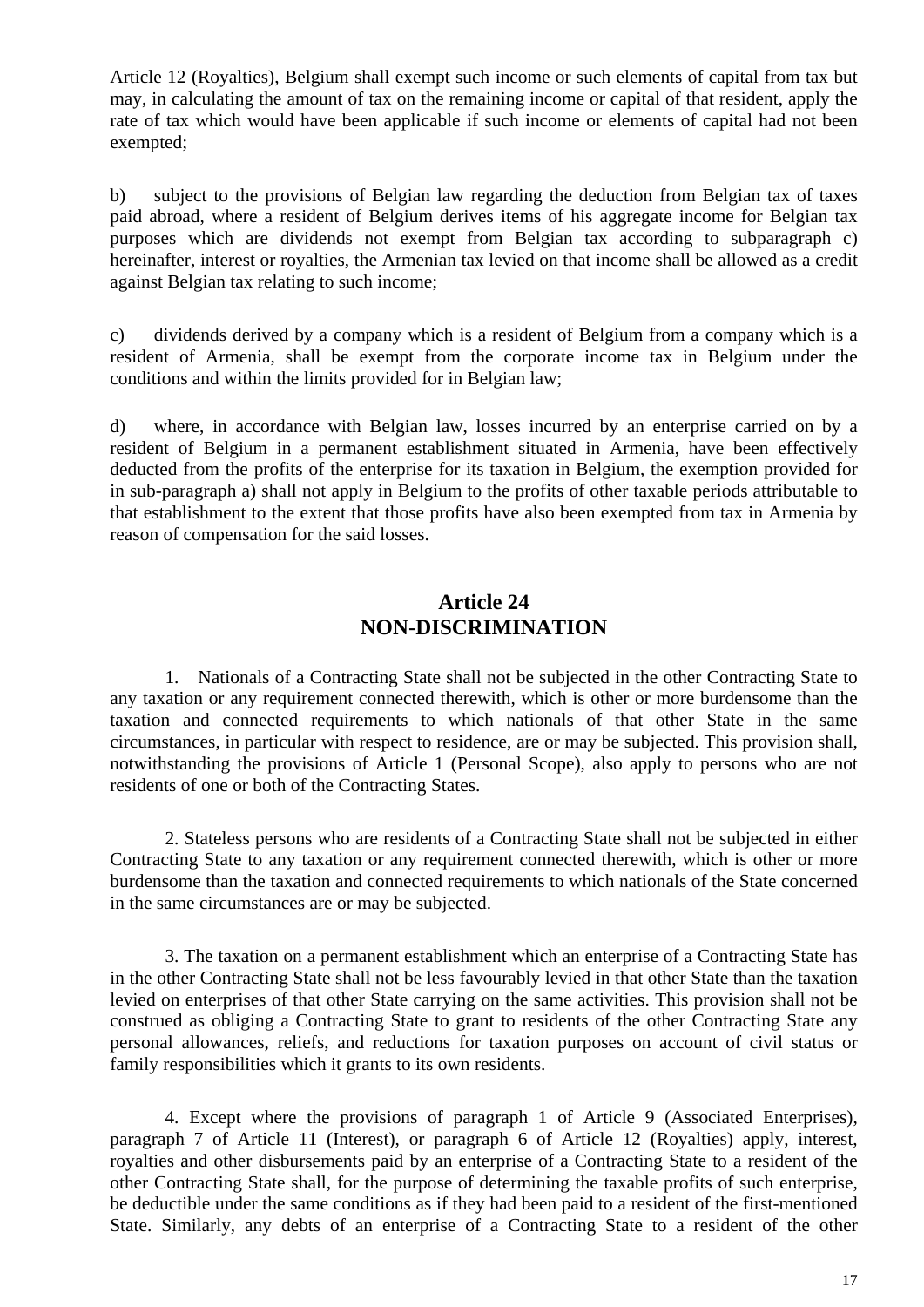Contracting State shall, for the purpose of determining the taxable capital of such enterprise, be deductible under the same conditions as if they had been contracted to a resident of the first-mentioned State.

5. Enterprises of a Contracting State, the capital of which is wholly or partly owned or controlled, directly or indirectly, by one or more residents of the other Contracting State, shall not be subjected in the first-mentioned State to any taxation or any requirement connected therewith which is other or more burdensome than the taxation and connected requirements to which other similar enterprises of the first-mentioned State are or may be subjected.

6. The provisions of this Article shall, notwithstanding the provisions of Article 2 (Taxes Covered), apply to taxes of every kind and description.

#### **Article 25 MUTUAL AGREEMENT PROCEDURE**

1. Where a person considers that the actions of one or both of the Contracting States result or will result for him in taxation not in accordance with the provisions of this Convention, he may, irrespective of the remedies provided by the domestic law of those States, present his case to the competent authority of the Contracting State of which he is a resident or, if his case comes under paragraph 1 of Article 24 (Non-discrimination), to that of the Contracting State of which he is a national. The case must be presented within three years from the first notification of the action resulting in taxation not in accordance with the provisions of the Convention.

2. The competent authority shall endeavour, if the objection appears to it to be justified and if it is not itself able to arrive at a satisfactory solution, to resolve the case by mutual agreement with the competent authority of the other Contracting State, with a view to the avoidance of taxation which is not in accordance with the Convention. Any agreement reached shall be implemented notwithstanding any time limits in the domestic law of the Contracting States.

3. The competent authorities of the Contracting States shall endeavour to resolve by mutual agreement any difficulties or doubts arising as to the interpretation or application of the Convention.

4. The competent authorities of the Contracting States shall agree on administrative measures necessary to carry out the provisions of the Convention and particularly on the proofs to be furnished by residents of either Contracting State in order to benefit in the other State from the exemptions or reductions in tax provided for in the Convention.

5. The competent authorities of the Contracting States shall communicate directly with each other for the application of the Convention.

#### **Article 26 EXCHANGE OF INFORMATION**

1. The competent authorities of the Contracting States shall exchange such information as is relevant for carrying out the provisions of this Convention or of the domestic laws of the Contracting States concerning taxes covered by the Convention, insofar as the taxation thereunder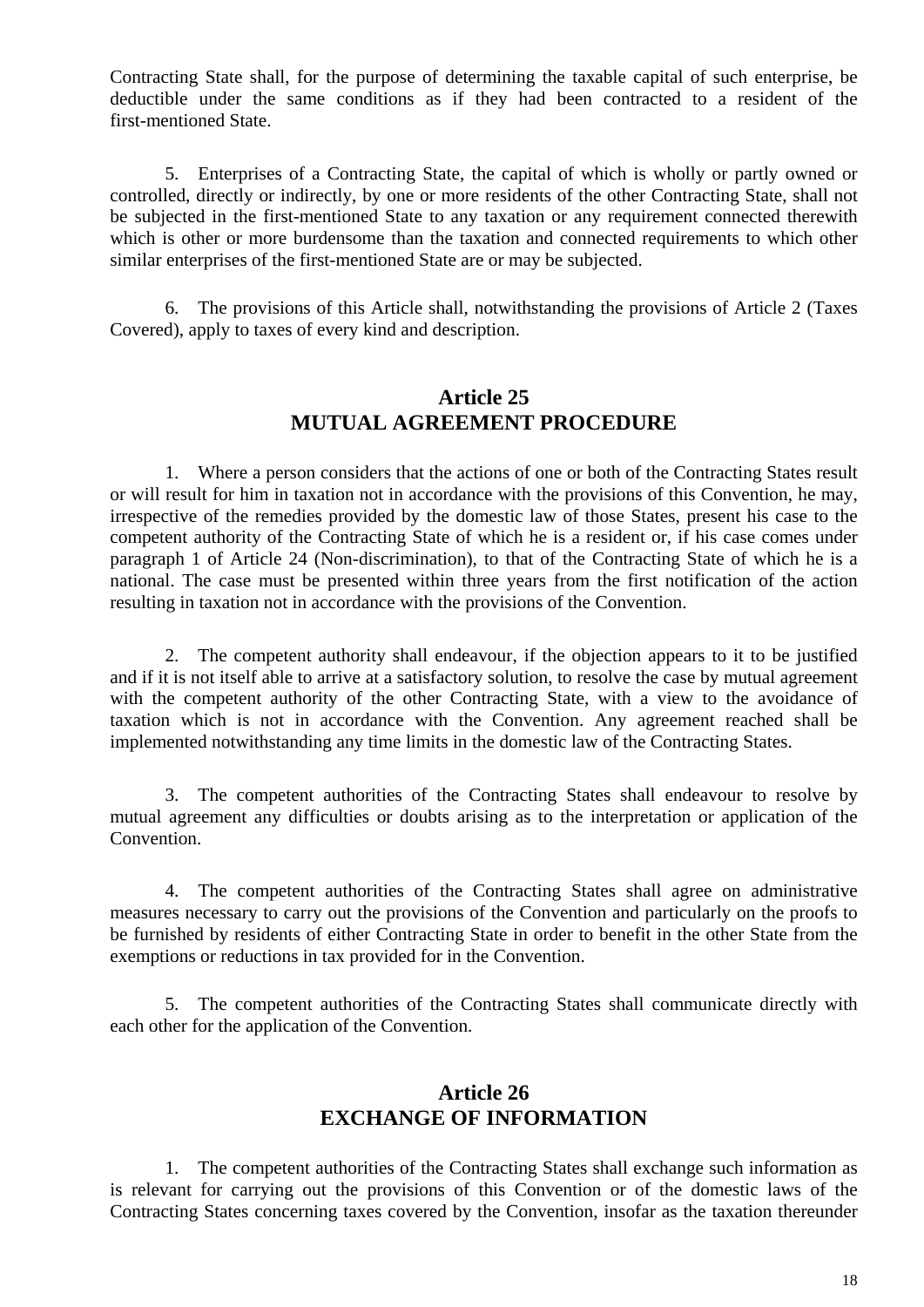is not contrary to the Convention. The exchange of information is not restricted by Article 1 (Personal Scope). Any information received by a Contracting State shall be treated as secret in the same manner as information obtained under the domestic laws of that State and shall be disclosed only to persons or authorities (including courts and administrative bodies) involved in the assessment, collection, or administration of, the enforcement or prosecution in respect of, or the determination of appeals in relation to, the taxes covered by the Convention. Such persons or authorities shall use the information only for such purposes. They may disclose the information in public court proceedings or in judicial decisions.

The competent authorities shall, through consultation, develop appropriate conditions, methods and techniques concerning the matters in respect of which such exchanges of information shall be made, including, where appropriate, exchanges of information regarding tax avoidance.

2. In no case shall the provisions of paragraph 1 be construed so as to impose on a Contracting State the obligation:

a) to carry out administrative measures at variance with the laws and administrative practice of that or of the other Contracting State;

b) to supply information which is not obtainable under the laws or in the normal course of the administration of that or of the other Contracting State;

c) to supply information which would disclose any trade, business, industrial, commercial, or professional secret or trade process, or information, the disclosure of which would be contrary to public policy (ordre public).

#### **Article 27 AID IN RECOVERY**

1. The Contracting States shall provide aid and assistance to each other in order to notify and recover the taxes referred to in this Convention as well as surcharges, additions, interest, costs and fines of non penal nature relating to these taxes, when such tax claims are due and are no longer open to appeal in accordance with the legal provisions or regulations of the State applying for assistance.

2. At the request of the applicant State the requested State shall proceed to the notification and recovery of the tax claims of the applicant State in accordance with the laws and administrative practice applying to the notification and recovery of its own tax claims, unless otherwise provided by the Convention.

3. Requests for assistance by the competent authority of a Contracting State in the recovery of these taxes shall include a certification by such authority that, under the laws of that State, the said taxes have been finally determined. For the purposes of this Article, a tax is finally determined when a Contracting State has the right under its internal law to recover the tax and the taxpayer has no further rights to restrain recovery.

4. The request of a Contracting State that has been accepted for recovery by the competent authority of the other Contracting State shall be fulfilled by this other State as though such request were related to its own tax. The requested State shall not be obliged to accede to the request of the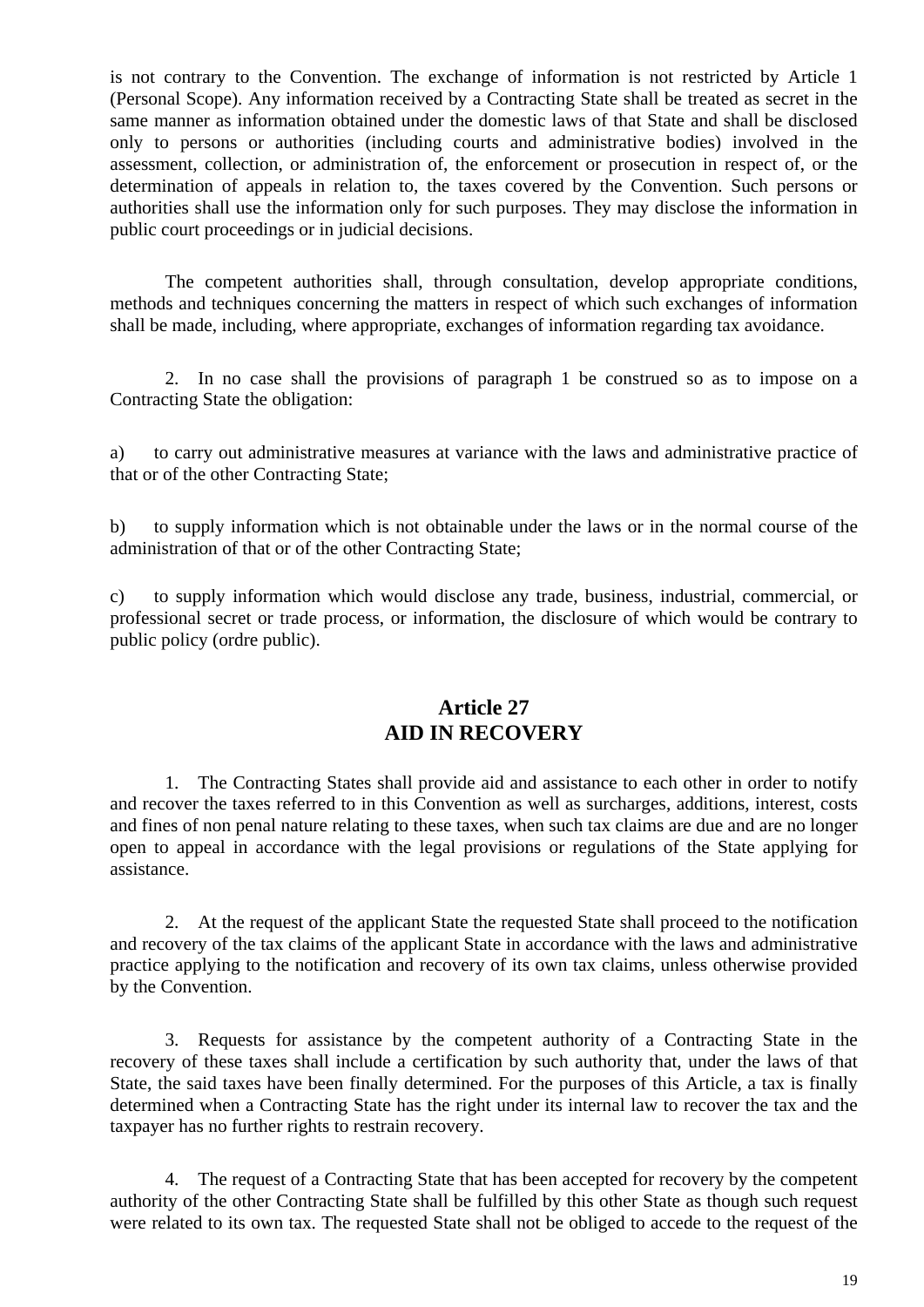applicant State if that State has not exhausted all remedies in its own territory for the recovery of its tax claim.

5. The request for assistance in the recovery of a tax claim shall be accompanied:

a) by an official copy of the instrument permitting enforcement in the applicant State;

b) by an official copy of any other document required for recovery in the applicant State; and

c) where appropriate, by a certified copy of any final decision of an administrative body or of a court of law.

6. The instrument permitting the enforcement in the applicant State shall have the same effect in the requested State.

7. Questions concerning any period of limitation of a tax claim shall be governed solely by the laws of the applicant State.

8. Acts of recovery performed by the requested State in pursuance of the request for assistance which, according to the laws of that State, would have the effect of suspending or interrupting the period of limitation, shall have this effect too under the laws of the applicant State. The requested State shall inform the applicant State about measures taken to this end.

9. Tax claims for the recovery of which assistance is requested shall not have any priority in the requested State.

10. Nothing in this Article shall be construed as imposing on either Contracting State the obligation to carry out administrative measures of a different nature from those used in the recovery of its own taxes or that would be contrary to its public policy ( ordre public).

11. Amounts recovered by the competent authority of a Contracting State pursuant to this Article shall be forwarded to the competent authority of the other Contracting State. However, except where the competent authorities of the Contracting States otherwise agree, the ordinary expenses incurred in providing tax recovery shall be borne by the requested State.

12. The provisions of paragraph 1 of Article 26 (Exchange of Information) shall also apply to any information which, in accordance with this Article, is supplied to the competent authority of a Contracting State.

13. With regard to tax claims of a Contracting State which are the subject of or which are still open to appeal, the competent authority of that State may, in order to safeguard its rights, request the competent authority of the other Contracting State to take the protective measures provided for in the laws of that State. The provisions of the preceding paragraphs shall apply with necessary changes to such measures.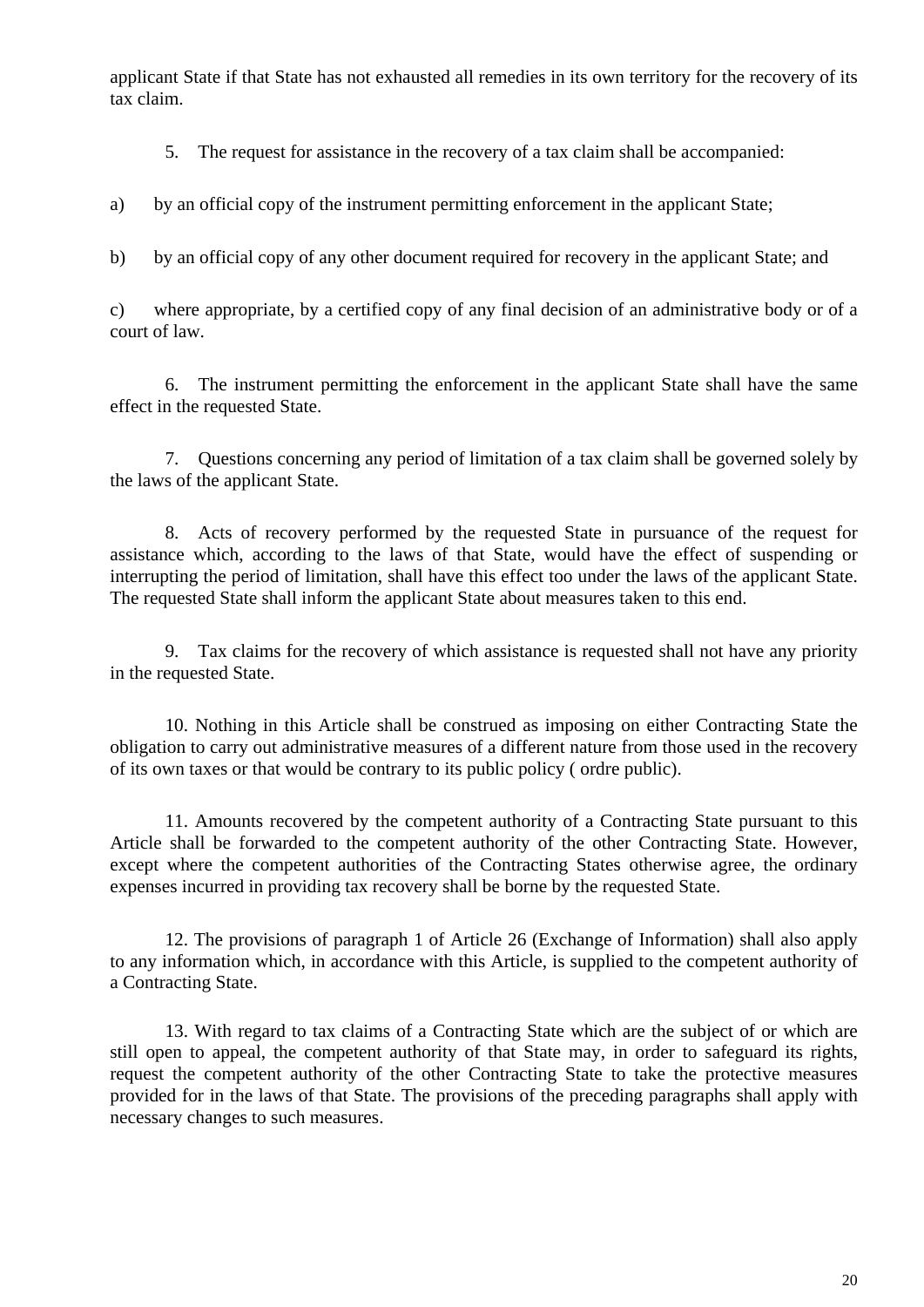#### **Article 28 MEMBERS OF DIPLOMATIC MISSIONS AND CONSULAR POSTS**

Nothing in this Convention shall affect the fiscal privileges of members of diplomatic missions or consular posts under the general rules of international law or under the provisions of special agreements.

#### **Article 29 ENTRY INTO FORCE**

1. Each Contracting State shall notify the other Contracting State of the completion of the procedures required by its law for the bringing into force of this Convention. The Convention shall enter into force on the 30-th day after the date of the latter of these notifications.

2. The provisions of the Convention shall have effect:

a) with respect to taxes due at service on income credited or payable on or after January 1 of the year next following the year in which the Convention entered into force;

b) with respect to other taxes charged on income of taxable periods ending on or after December 31 of the year next following the year in which the Convention entered into force;

c) with respect to taxes on capital charged on elements of capital existing on January 1 of any year following the year in which the Convention entered into force.

#### **Article 30 AMENDMENTS**

Changes and additions to this Convention shall be done by mutual agreement of the Contracting States in a Protocol which shall constitute an integral part of this Convention. Such Protocol shall be ratified in the same manner as this Convention.

#### **Article 31 TERMINATION**

This Convention shall remain in force until terminated by a Contracting State but either Contracting State may terminate the Convention, through diplomatic channels, by giving to the other Contracting State, written notice of termination, not later than the 30-th June of any calendar year from the fifth year following that in which the Convention entered into force. In the event of termination before July 1 of such year, the Convention shall apply for the last time:

a) with respect to taxes due at source on income credited or payable at latest on December 31 of the year in which the notice of the termination is given;

b) with respect to other taxes charged on income of taxable periods ending before December 31 of the year next following the year in which the notice of the termination is given;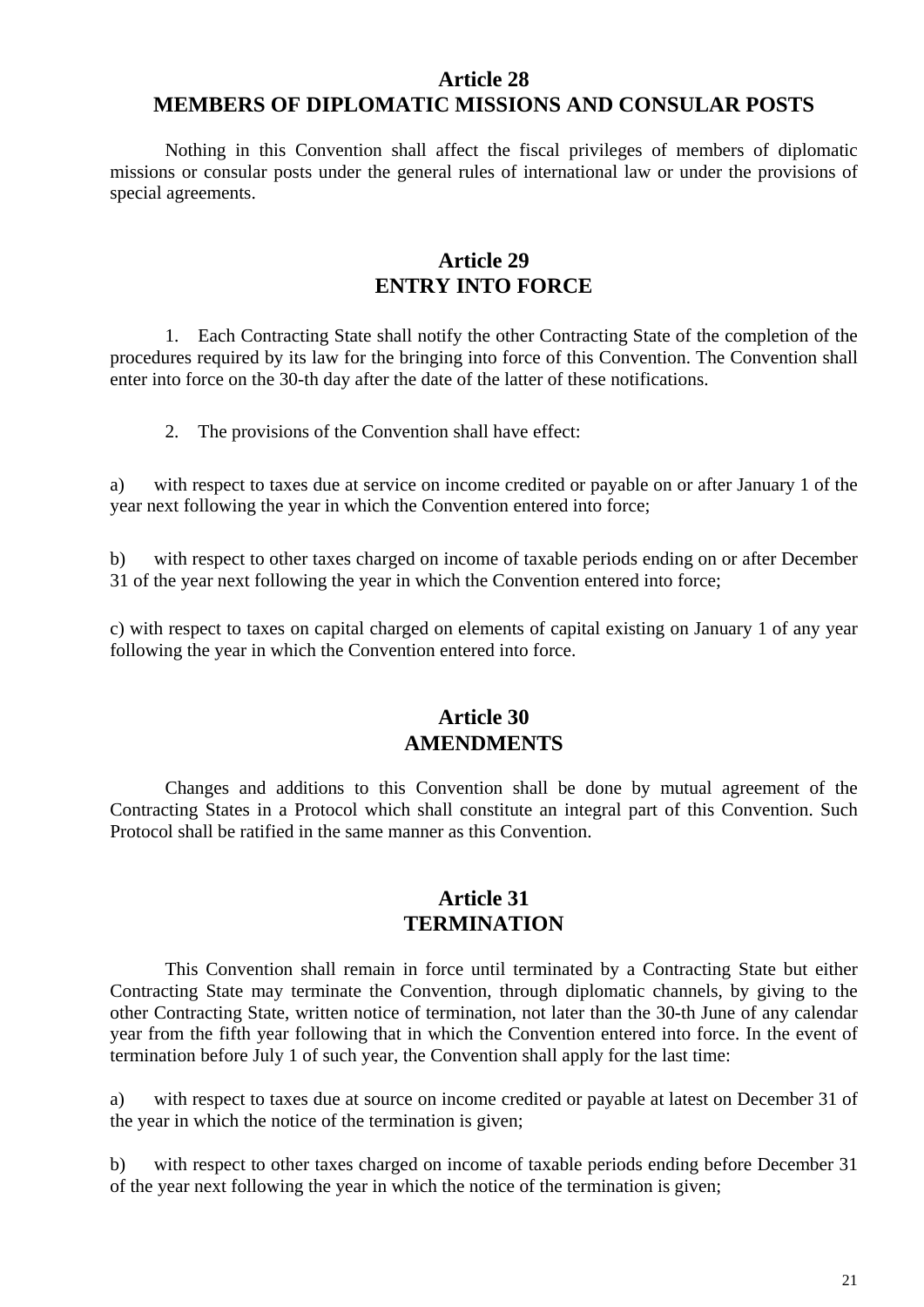c) with respect to taxes on capital charged on elements of capital existing on January 1 of the year in which the notice of the termination is given.

**IN WITNESS WHEREOF** the undersigned, being duly authorized, have signed this Convention.

**DONE** in duplicate at Brussels this day of 7 June 2001, in the English, Armenian, French and Dutch languages, the four texts being authentic. In case of divergence of interpretation, the English text shall prevail.

#### **For the Republic of Armenia**

**For the Kingdom of Belgium**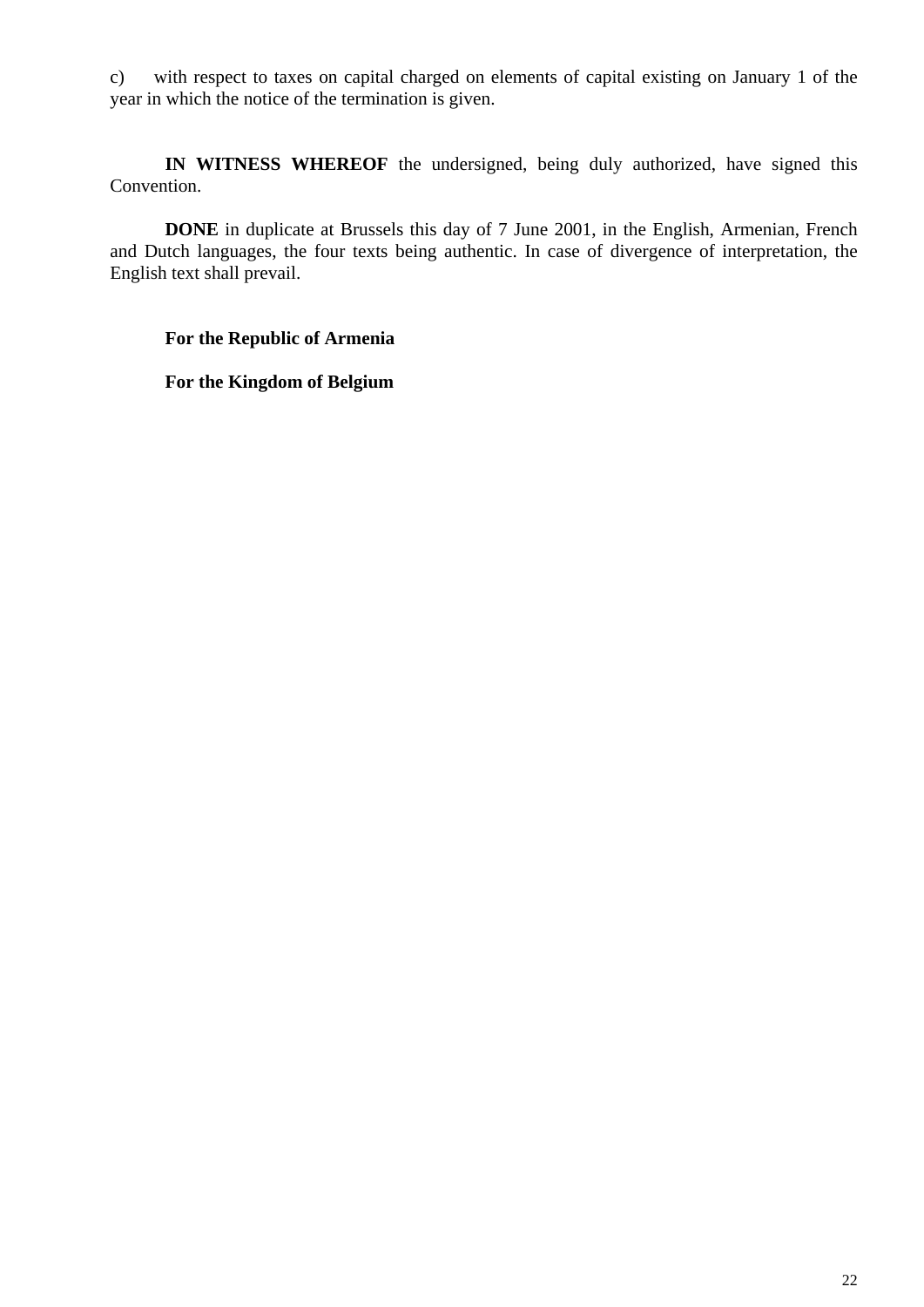# **PROTOCOL**

At the moment of signing the Convention between the Republic of Armenia and the Kingdom of Belgium for the avoidance of double taxation and the prevention of fiscal evasion with respect to taxes on income and on capital, the undersigned have agreed upon the following provisions which shall form an integral part of the Convention:

1. Ad paragraph 2 of Article 4 (Resident):

For the purpose of determining whether a resident has his center of vital interests in a Contracting State, the following criteria shall in particular be taken into account:

- the place where his family really has its habitual abode;

- the fact that he usually comes back to that Contracting State after being absent for professional reasons;

- the duration of his stay in the other Contracting State;

- the place where he develops his social relations and his political and cultural activities;

- the place where he performs his work;

- the place from which he administers his wealth.

2. Ad paragraph 3 of Article 4 (Resident) :

The place of effective management of a person other than an individual means the place where the managing activity, the conduct of the affairs and the management of the interests of such person take place. For the purpose of determining where such place is situated, the following criteria shall be taken into account:

- the place where the general meetings of the shareholders take place;

- the place where the board of directors meets;

- the place where the center of the general day-to-day management of such person is situated; items such as the place where the directorate, the commercial department, the central accountancy, the records are situated shall be taken into account.

In case of divergence, the last-mentioned criterium shall prevail.

It is understood that the fact that a person other than an individual is controlled by a person, other than an individual, which is a resident of the other Contracting State shall not constitute the first-mentioned person a resident of that other State.

3. Ad paragraph 3 of Article 10 (Dividends):